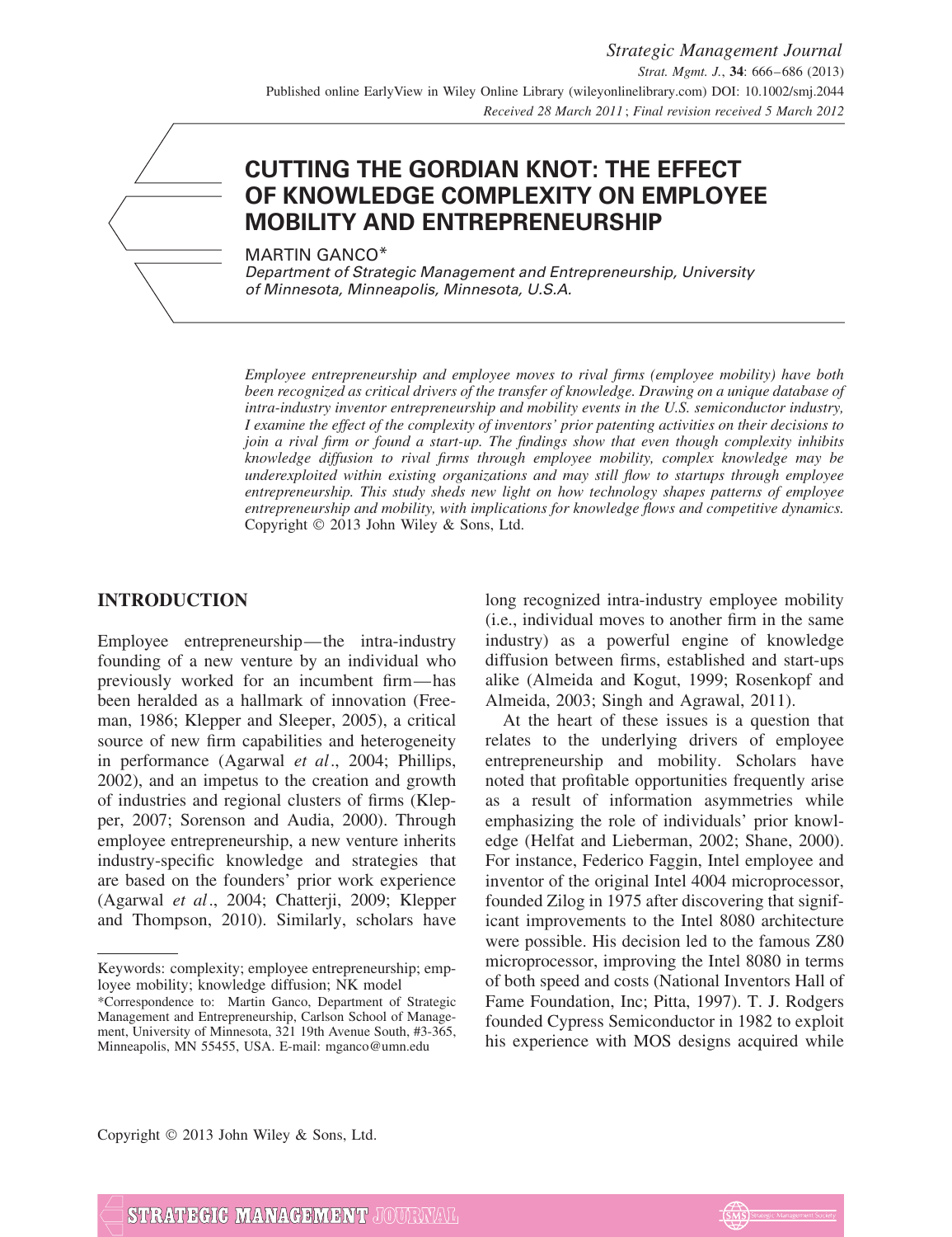working at AMD and American Microsystems (Cypress Semiconductor). Similarly, John Birkner and H. T. Chua founded QuickLogic in 1988 as a way of exploiting their invention of programmable array logic, which they invented while working at Monolithic Memories (Computer History Museum; QuickLogic). These anecdotes illustrate that employees working at existing organizations have preferential access to knowledge related to technologies, markets, and environmental drivers (Agarwal *et al*., 2004; Freeman, 1986; Sørensen, 2007). Such work experience may also help the individuals to acquire critical networks and bolster confidence in their success (Sorenson and Audia, 2000). Employee entrepreneurship and mobility thus represent key mechanisms for exploitation of valuable resources and opportunities outside the boundaries of parent firms. Indeed, extant studies suggest that technologically more advanced firms generate more entrepreneurs (Brittain and Freeman, 1980; Franco and Filson, 2006) and that underexploited technological opportunities often lead to employee entrepreneurship (Agarwal *et al*., 2004; Freeman, 1986; Garvin, 1983; Klepper and Thompson, 2010).

While the drivers of employee entrepreneurship and mobility have been extensively studied, they are largely examined in isolation of each other, some exceptions notwithstanding (e.g. Campbell *et al*., 2012). To the extent that some characteristics of knowledge may affect employee entrepreneurship and mobility differently, we can gain unique insights by examining the antecedents of employee entrepreneurship and mobility jointly. In this study, I focus on an area that has received relatively little attention, namely the micro-level variation in the nature of knowledge gained while solving technological problems. Specifically, I examine the effect of technological complexity on employees' choices about mobility and entrepreneurship. In other words, how does the complexity of the technological problems impact inventors' decisions to move to another firm or start up a new venture, either individually or in teams?

I develop a theory connecting knowledge complexity with employee entrepreneurship and mobility, based on the conceptualization of knowledge as a recipe, and inventors as carriers of the recipes that they acquire while solving technological problems (Dosi and Grazzi, 2010; Nelson and Winter, 1982; Sorenson, Rivkin, and Fleming, 2006). I define complex knowledge as a recipe that has many interdependencies between its ingredients. Two ingredients are considered interdependent if a change in one ingredient affects performance of another ingredient.

The empirical context of the study is the U.S. semiconductor industry from 1973 to 2003, a canonical example of an industry driven by technological intensity, knowledge spillovers, and employee mobility and entrepreneurship (Agarwal *et al*., 2009; Freeman, 1986; Macher, Mowery, and Hodges, 1998). To operationalize the complexity of knowledge held by individuals, I examine the patent-level complexity of inventors' prior activities in the incumbent firm. The complexity of prior patents thus serves as a proxy for the complexity of recipes that the inventor has acquired. I measure the complexity using NK methodology (Fleming and Sorenson, 2001; Kauffman, 1993; Sorenson *et al*., 2006), which I also validate for my empirical context with the help of industry experts. To isolate the effect of knowledge complexity on employee mobility and entrepreneurship from existing explanations, I employ a stringent empirical approach. I focus only on large public firms as sources of employee moves and utilize firm-year fixed effects. The resulting estimation is based on comparing individuals within the same focal firm in the same year. This approach also simplifies the estimation since all time-varying firm level controls are subsumed in the fixed effects. $<sup>1</sup>$ </sup>

To briefly foreshadow the results, I theorize and find that inventors whose patents reflect higher complexity are less likely to join rival firms, but are more likely to become entrepreneurs. Further, I find that knowledge complexity increases the likelihood of both team mobility (moving to rival firms together with co-inventors) and team employee entrepreneurship (starting a new firm together with co-inventors). I also find that the impact of complexity is significantly stronger in its effect on team employee entrepreneurship relative to its effect on team mobility.

Understanding how differences in knowledge complexity affect mobility and entrepreneurship

<sup>&</sup>lt;sup>1</sup> The controls only need to capture the individual level differences within the 'firm-year'. I also employ a multitude of robustness tests including an alternative measure of knowledge complexity and patent class-year fixed effects (which means comparing inventors who patent in the same technological class in the focal year).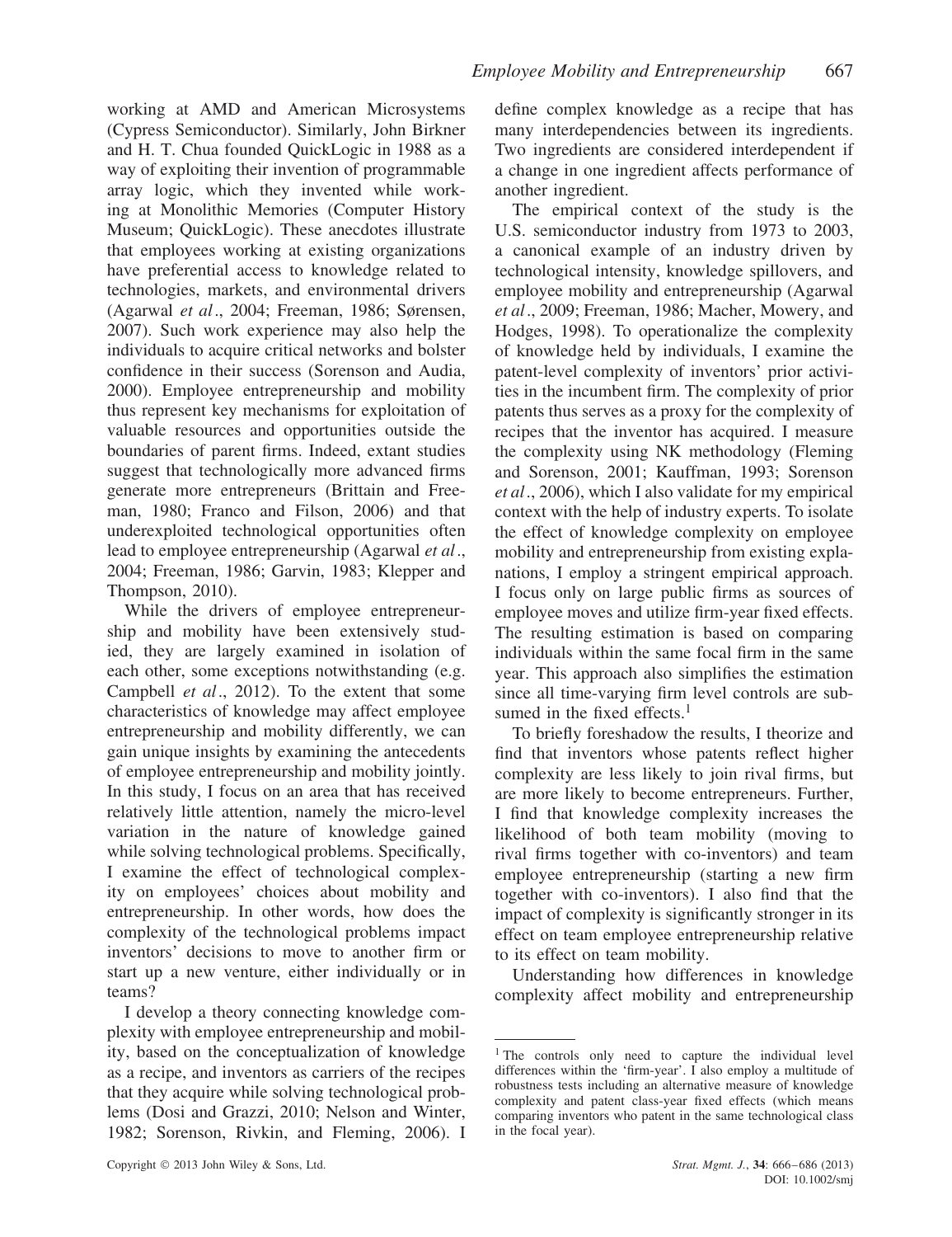outcomes has multiple practical and theoretical implications. From the practical perspective, the awareness of which technological areas spawn most employee entrepreneurs may help incumbent firm managers recognize underexploited opportunities. Further, such an understanding can directly inform managerial practices with respect to individual employees. To harness the employees' innovative talent, these practices may need to vary with the complexity of the technological problems. In cases when the employee exit occurs without the approval of the incumbent firm, the firms need to mitigate potential misappropriation threats. Incumbent firm managers could employ different strategies depending on the complexity of the employees' tasks. Similarly, incumbent firm employees may better understand why and when their ideas would face hurdles within the existing organizations while realizing that disagreements may have structural underpinnings and are not personal in nature. A better understanding could help the employees in their negotiations with employers or facilitate their transition to other firms or to entrepreneurship.

Theoretically, the paper adds a contingency to the traditional view that complexity is a barrier to knowledge diffusion (Fleming and Sorenson, 2004; Sorenson, Rivkin, and Fleming, 2006; Williams, 2007). Even though complexity may prevent spillovers to rivals through mobility, I show that complex knowledge can still flow to new firms. Such a finding is important given that employee entrepreneurship has a detrimental effect on parent firm performance (Campbell *et al*., 2012; Phillips, 2002; Wezel *et al*., 2006). The results also imply that the assignment of a technological task can facilitate or inhibit the transition to entrepreneurship. The study thus provides a step towards a 'contextual' theory of entrepreneurship (Aldrich and Fiol, 1994; Elfenbein, Hamilton, and Zenger, 2010; Shane, 2000; Sørensen, 2007; Sorenson and Audia, 2000; Stuart and Sorenson, 2003). Such a 'contextual' approach to entrepreneurship suggests that entrepreneurial outcomes may be driven by knowledge or organizational context as opposed to entrepreneurial traits (Busenitz and Barney, 1997; Sarasvathy, Simon, and Lave, 1998). This focus on the context as a driver of entrepreneurship extends and complements the dominant theories of entrepreneurship (Kirzner, 1997; Sarasvathy, 2001; Shane and Venkataraman, 2000).

### **THEORETICAL FRAMEWORK AND HYPOTHESES**

Knowledge has been identified as one of the most strategically important resources of a firm (Grant, 1996; Kogut and Zander, 1996; Nickerson and Zenger, 2004). According to this view, knowledge is generated and held by individuals and applied to the production of goods and services through the coordination facilitated by the firm. Similarly, I assume that while solving technological problems, inventors acquire knowledge. I conceptualize their knowledge as a set of recipes (Dosi and Grazzi, 2010; Nelson and Winter, 1982; Sorenson *et al.,* 2006). These recipes include the 'list of potential ingredients [that] encompasses both physical components and processes' and 'details [about] how to combine these ingredients' (Sorenson *et al.,* 2006: 997) or a 'set of actions that need to be taken to achieve the desired outcome' (Dosi and Grazzi, 2010: 173). In my context, for instance, an inventor may have acquired knowledge of how to design a semiconductor device with certain specifications. It is possible that the codified part of the recipe is complemented by an important tacit knowledge (Agrawal, 2006; Lowe, 2002; Polanyi, 1983) that cannot be codified but is embodied in the practice of the individual (Nelson and Winter, 1982).

Employees not only acquire and hold knowledge but also carry it across organizational boundaries. Employee entrepreneurship and mobility have both been recognized as critical drivers that mitigate the difficulties associated with the transfer of knowledge. The literature on employee entrepreneurship emphasizes that founders with prior work experience in the focal industry bring with them highly relevant industry-specific knowledge (Agarwal *et al*., 2004; Freeman, 1986; Klepper and Sleeper, 2005; Phillips, 2002). Similarly, the literature on mobility shows that mobility is a key driver of knowledge diffusion across existing organizations (Marx, Strumsky, and Fleming, 2009; Rosenkopf and Almeida, 2003). Importantly, the recipient firms 'learn by hiring'—the knowledge brought in by mobile inventors diffuses throughout hiring firms (Singh and Agrawal, 2011). The robust implication of the employee entrepreneurship and mobility literatures is that employees carry knowledge that is valuable across organizations.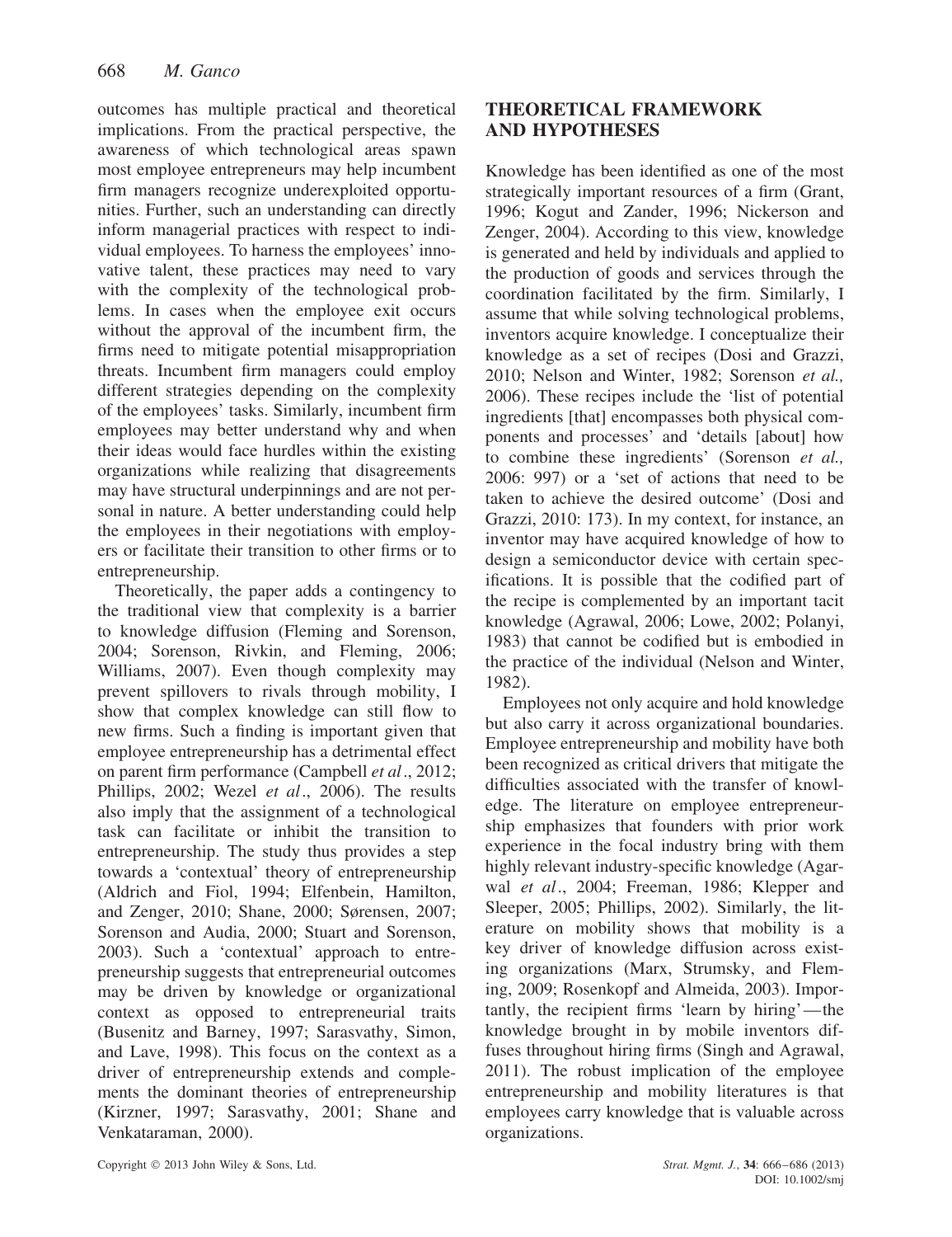#### **Transfer of complex knowledge**

Building on the notion that knowledge is a key resource, the prior literature has conceptualized the creation of knowledge as a search for new recipes over a space of possible combinations of ingredients (Nelson and Winter, 1982) or as a search over a problem landscape (Nickerson and Zenger, 2004; Sorenson *et al*., 2006). Consistent with this approach, the knowledge brought into the recipient organization may need to be adapted (Williams, 2007). The received recipe, combined with the existing recipes of the hiring organization, provides a starting point for subsequent searching.

Perceiving knowledge as a recipe, Sorenson *et al*. (2006) develop a logic connecting complexity with the knowledge diffusion across actors and organizational boundaries. According to this view, the innovative search for new recipes takes place in a rugged landscape, with ruggedness being analogous to complexity (Kauffman, 1993; Levinthal, 1997). The rugged landscape is a 'problem space' searched by agents, who are, in the context of the current research, individual inventors solving a given technological problem. The agents are assumed to be bounded in their ability to search this space and, thus, have to search for the solutions by iterative experimentation—that is, by a local search. As the ruggedness of the space increases, the problem becomes more difficult to solve (Rivkin, 2000). The boundedness of the agents' search behavior may lead to 'lock-in,' or a cessation of searching before the best recipe is found. Kauffman (1993) showed that the ruggedness (complexity) of a problem space increases with the density of interdependencies between individual components—i.e., between the ingredients of the recipe.

The transfer of complex knowledge is also prone to difficulties. Rivkin (2000) showed theoretically that, because of interdependencies, even small errors in the transfer process can lead to large performance penalties. To be functional, complex recipes either have to be kept intact or a coordinated change in multiple ingredients needs to be performed to improve the existing recipe (Rivkin and Siggelkow, 2002). Transferring complex knowledge thus imposes greater coordinative challenges (Grant, 1996; Nickerson and Zenger, 2004). Because complex recipes may embody knowledge of many interacting ingredients, a higher proportion of such knowledge may be tacit, which further complicates the knowledge coordination and transfer. Additionally, the number of local optima and the variance of their performance increase with complexity (Fleming and Sorenson, 2001; Levinthal, 1997), which could make the *ex-ante* evaluation of outcomes associated with subsequent searches more uncertain (Gavetti and Levinthal, 2000).

Consequently, the transfer of a complex recipe and, in particular, the transfer between its carrier and other parties, may be ineffective. Consistent with such a view, studies have reported that the complexity of knowledge inhibits its transfer to other contexts (Sorenson *et al*., 2006; Williams, 2007). However, it is possible that complexity also affects the coordination, transfer, and exploitation of knowledge within existing firms. This may lead to differences between the mechanisms of knowledge transfer as they operate through employee entrepreneurship and mobility. Knowledge complexity may affect not only which knowledge is absorbed by other actors but also the knowledge that is exploited within original firms. To examine these differences, I combine the logic connecting complexity and knowledge diffusion (Sorenson *et al*., 2006) with the notions of employee mobility and entrepreneurship, occurring individually and in teams.

### **Knowledge complexity and the use of knowledge within existing firms**

The mechanisms operating within the source firm will determine the set of recipes that individuals acquire and potentially transfer to other organizational settings. Importantly, these mechanisms may also determine which recipes are *used* by the existing organizations. In an early work, Freeman (1986) argued that individuals working for incumbent firms have the opportunity to learn about badly served markets. Their parent organizations fail to exploit these opportunities because they lack speed or are unable to allocate resources efficiently. The more recent modeling literature suggests that employees may prefer not to disclose certain inventions (Anton and Yao, 1995) or they may discover new ideas through exploratory searching, which will remain unrewarded by the incumbent firm (Hellman, 2007). Further, the presence of opportunities (i.e., unused recipes) has been attributed to intrafirm frictions in knowledge transfer (Franco and Filson, 2006),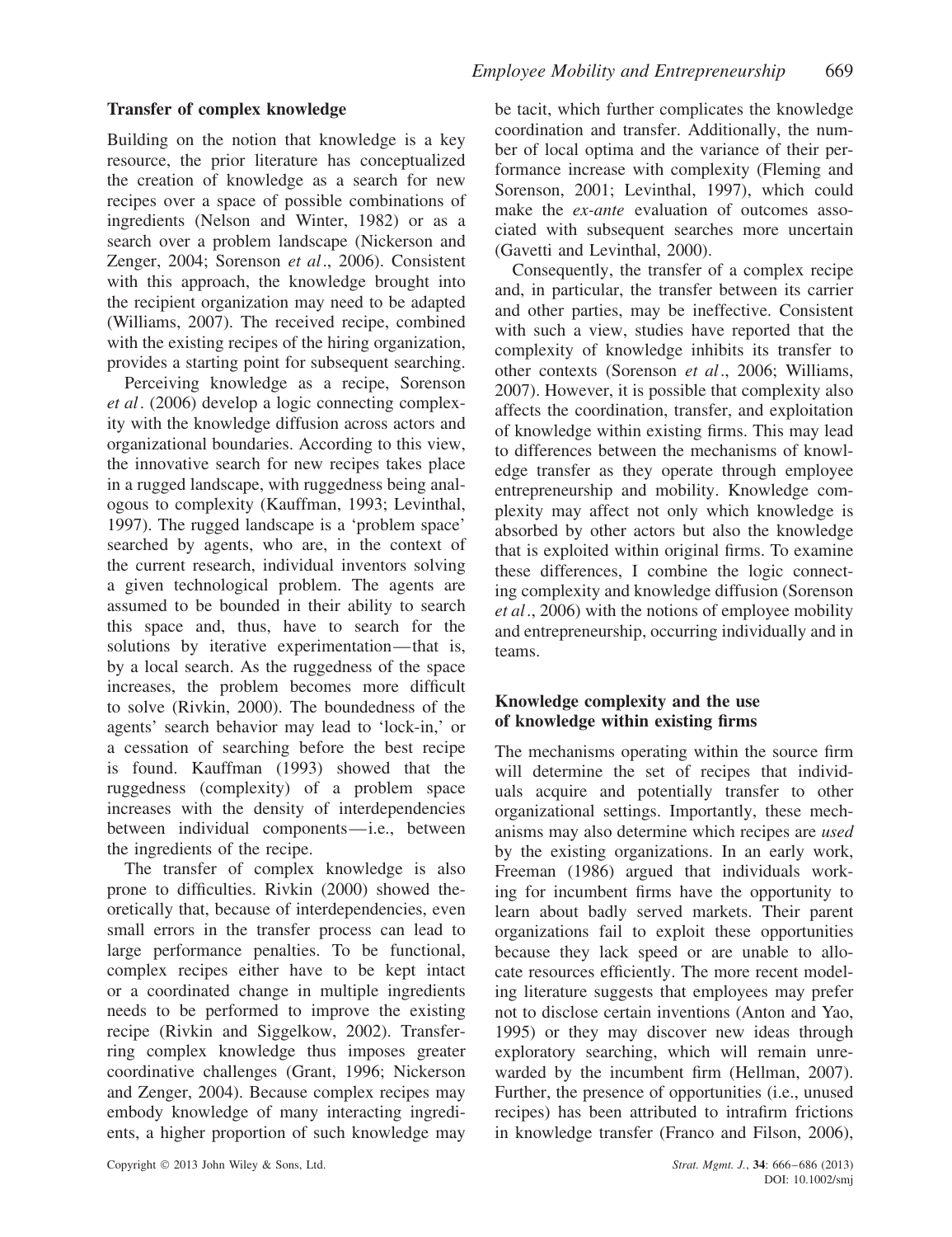underexploitation of knowledge (Agarwal *et al*., 2004), or information asymmetries (Klepper and Thompson, 2010). The overarching implication of this literature is that profitable, unexploited opportunities exist in organizations. I proceed to explore how knowledge complexity affects the likelihood that a new recipe discovered by an inventor is not utilized by the original firm.

When solving a complex problem, inventors search a landscape that is rugged—has many peaks and valleys (Kauffman, 1993). In such a case, the implementation of a newly discovered complex recipe requires a coordinated change in multiple ingredients relative to the currently used solution. When the problem is simple, the peaks are clustered together—discovered recipes differ from each other only by a few ingredients (Kauffman, 1993; Rivkin and Siggelkow, 2002). When the problem is complex and the ingredients have dense interactions, then peaks are distributed across the search space—searching inventors may discover recipes that are more distant from the currently used one. Even though the newly discovered recipe may represent improvement over the recipe currently used by the incumbent firm, the firm may be unwilling to make the transition. The coordinated change of many ingredients may interfere with complementarities across projects (Cassiman and Ueda, 2006), and the firm may view the new recipe as inconsistent with its long-term strategic direction (Gavetti and Levinthal, 2000). Prior theoretical work (Cassiman and Ueda, 2006) showed that, even when the new project itself is viable, it is not necessarily optimal for the firm as a whole. Due to a lack of complementarities with other existing projects, the firm may willingly let the new project be exploited by others. The challenge to make the coordinated changes may be even more pronounced when the inventor has a specialized knowledge and discovers a new but only partial complex recipe (Dosi and Grazzi, 2010). The complementary parts of the existing recipe residing within the firm may be inadequate for the newly discovered recipe due to the interdependencies. The firm needs to perform further searches to find the new complementary pieces of the recipe, imposing additional burdens and increasing the likelihood that the recipe will not be used.

There are additional mechanisms that may amplify the relationship between the knowledge complexity and the potential for employees to

acquire unused recipes. The actual use of the discovered recipe by the incumbent firm requires a transfer of knowledge from the inventor to other individuals within the firm. Attributes of complex knowledge, including its sensitivity to small errors, tacitness, and uncertainty may increase the likelihood that the parent firm will be unable to evaluate and adapt the knowledge effectively. The transfer ineffectiveness may be further amplified by the fact that the newly discovered complex recipe is likely to be distant from the currently used one.

The arguments above suggest that, in the repertoire of acquired recipes, an inventor solving complex problems is more likely to have a recipe that will not be used by her employer. Importantly, the acquired knowledge—consisting of both used and unused recipes—can be valuable in other contexts. The recipes can provide the seed for subsequent searches within another firm.

### **Knowledge complexity and employee mobility**

From the recipient organization's perspective, the purpose of hiring a new individual from another firm is the potential gain from knowledge diffusion (Singh and Agrawal, 2011). Such knowledge could consist of the recipes that were both used and unused by the original firm. However, key to the value creation potential of the employee to the recipient firm is whether such recipes can be gainfully exploited within its own organizational boundaries.

For established firms, one barrier to exploiting these recipes is based on the fact that the situations in the original and the potential recipient firm are analogous. The existing organization has an ongoing operation that relies on coordination of its existing knowledge. The incoming recipes may need to be adapted for solving new problems, or they need to be integrated with existing recipes (Sorenson *et al*., 2006; Williams, 2007). The adaptation and integration process leads to a new search. The coordinated changes necessary to improve or implement successfully the complex recipes brought in by the mobile inventor may be problematic given the constraints imposed by the existing activities of the hiring firm or the pursuit of complementarities. The ability to perform the search also requires a transfer of knowledge between the newly hired individual and other parties within the hiring firm. Because of the sensitivity to small changes of the ingredients, the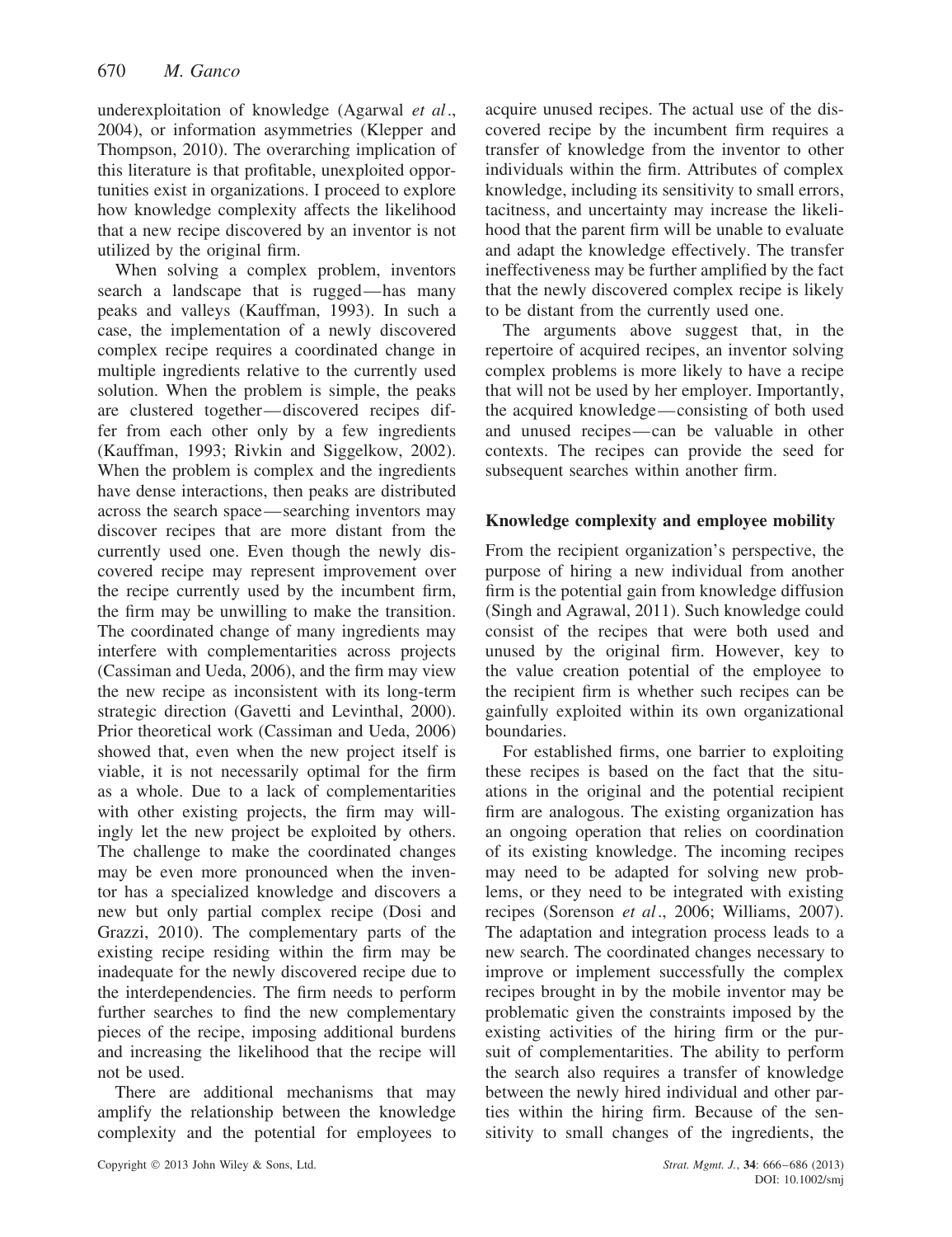tacit nature of the knowledge, and the uncertainty associated with subsequent outcomes, the complexity of the knowledge may render such a transfer difficult. As a result, the existing organizations are likely to experience difficulties when adapting complex knowledge originating outside their organizational context for their own use (Hoetker and Agarwal, 2007; Williams, 2007). Further, the ability of the organization to learn from the newly hired individual may be negatively affected by the knowledge complexity. Singh and Agrawal (2011) show only limited diffusion of the hired inventor's knowledge within the recipient organization. The attributes of complex knowledge likely further inhibit such 'learning-by-hiring' and decrease the ability of an organization to diffuse efficiently the knowledge within its structures.

Consequently, implementing complex recipes into existing organizations is difficult. Even though inventors solving complex problems may acquire recipes that are not used by their original employers, the recipient organizations may be unable to take advantage of them either. The ability of existing organizations to absorb any kind of complex knowledge—used or unused by the original firm—is constrained. The efficiency with which the potential recipient firms can exploit the knowledge carried by the inventors in turn affects the mobility choices that the inventors face. As shown by the modeling literature (e.g., Anton and Yao, 1995), the viability of outside alternatives affects exit and mobility decisions. Consistent with the logic of these models, the complexity of recipes that inventors carry is likely a barrier limiting the number and scope of job alternatives that would-be mobile inventors have. In other words, the complexity of the entire knowledge held by the inventors may be a more important determinant of their mobility options than the fact that they hold some potential entrepreneurial ideas. Such a mechanism leads to the following prediction:

*Hypothesis 1. An employee is less likely to move to a rival firm as the complexity of the employee's knowledge increases*.

#### **Transfer of complex knowledge and team mobility**

Multiple studies have shown that technological problem solving and innovation is increasingly a team phenomenon (Singh and Fleming, 2010;

Wuchty, Jones, and Uzzi, 2007). The trend is consistent with the view that production requires both knowledge specialization (Grant, 1996; Kogut and Zander, 1996) and the technological recipes to be distributed among multiple parties (Dosi and Grazzi, 2010). However, keeping the distributed nature of knowledge constant, there may be higher or lower levels of interdependencies between the knowledge ingredients held by different individuals. For distributed but less complex recipes, i.e., when the interdependencies are low, inventors may still be able to move individually and to transfer recipes effectively.

When the recipe is not only distributed among multiple individuals but there are also interdependencies between its components, then transfer of a partial recipe carried by a single individual may be ineffective. $<sup>2</sup>$  The recipient organization</sup> needs not only to adapt the incoming knowledge for its own use but also to provide complementary parts of the recipe for its basic functionality. When only a partial complex recipe is transferred, the need for a tight coordination between the ingredients held by the hired individual, and existing knowledge within the hiring organization may substantially complicate the use of this knowledge. The coordinative challenge (Grant, 1996; Nickerson and Zenger, 2004) associated with the use of complex knowledge is more pronounced when the incoming recipe is partial. The transfer of knowledge between the newly hired individual and the organization has to occur. The ability of the recipient organization to match the partial recipe carried by the inventor with complementary knowledge will be hindered by the attributes of complex knowledge—its tacit nature and outcome uncertainty.

The solution to this problem could be movement of a larger proportion of the recipe as embodied in the joint mobility of a collaborating team. When the knowledge is complex, the recipient organizations may look to hire teams of innovators rather than individuals. Team mobility provides parallel channels for knowledge transfer—minimizing the impact of tacitness and transfer errors. Team

<sup>2</sup> The argument implies that knowledge complexity and the distributed nature of knowledge are separate drivers of team mobility. Also note that Hypothesis 1 implies that complexity inhibits mobility directly and not only through its effect on team size. Empirically, I control for the size of inventor teams. I thank an anonymous reviewer for these insights.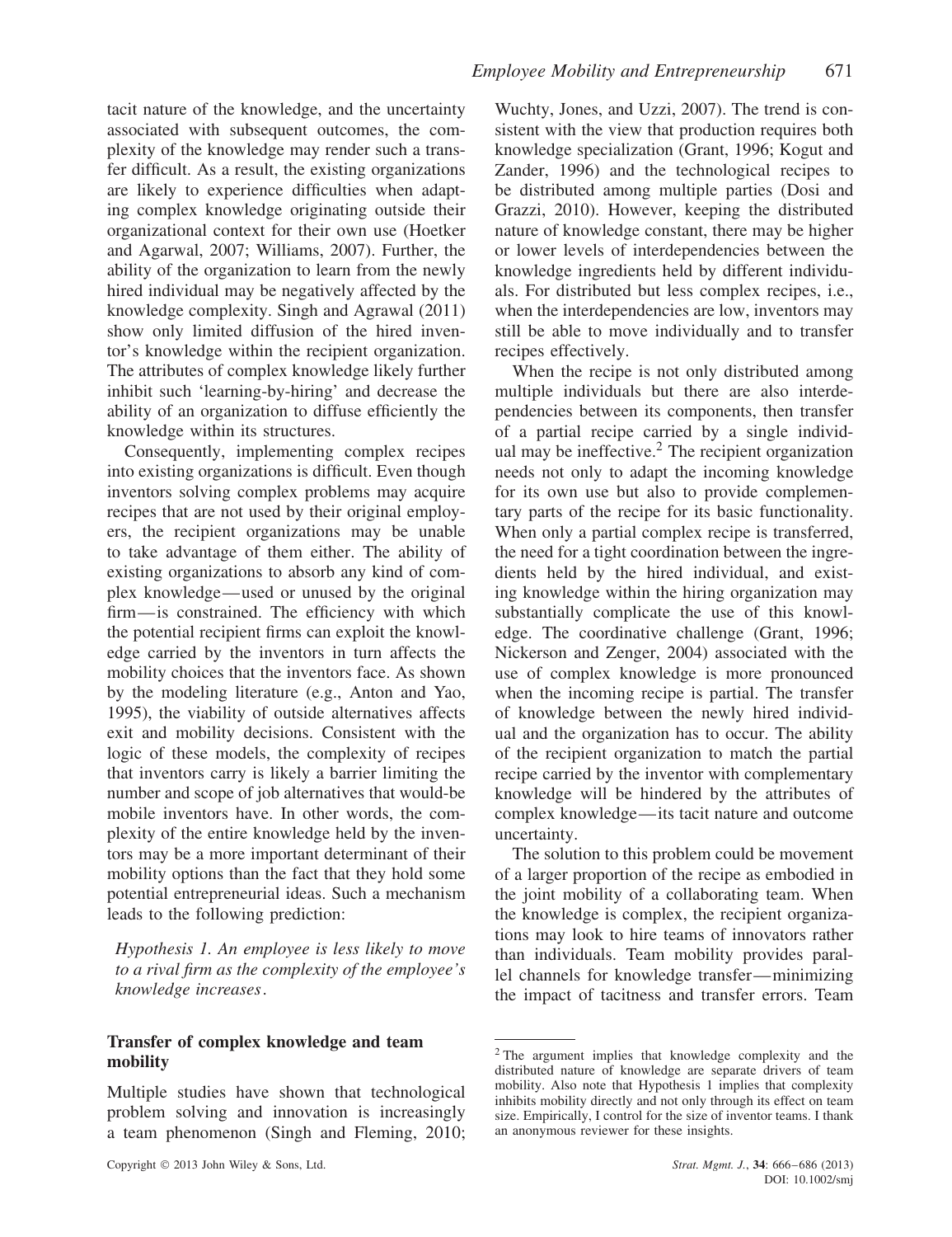movement allows groups of collaborators to remain intact, maintaining communication routines and social interaction developed while working at the parent firm and retaining the coordination that is critical for implementing and improving complex recipes. In other words, team mobility allows the retention of team-specific private knowledge that emerges due to interdependencies and that would be lost if inventors moved individually or if the team dissolved (Fortune and Mitchell, 2012; Hoetker and Agarwal, 2007).

Consequently, team mobility mitigates the detrimental effect of complexity on knowledge transfer. The inventor teams may be incentivized by recipient organizations to move together, and the likelihood of observing team mobility should increase with knowledge complexity:

*Hypothesis 2. An employee is more likely to move to a rival firm with coworkers relative to individually as the complexity of the employee's knowledge increases*.

# **Knowledge complexity and employee entrepreneurship**

Scholars have explained employee entrepreneurship as driven by parent-firm frictions that lead to unexploited, profitable opportunities (Franco and Filson, 2006; Freeman, 1986; Hellman, 2007; Klepper and Thompson, 2010). As I propose above, knowledge complexity can serve as an additional friction, increasing the likelihood that an inventor acquires a recipe that is not used by her employer. The unused recipe could provide the seed for a subsequent search within a new firm.

Consider the case of Garmin—a manufacturer of consumer-oriented global positioning systems (GPS). While working on aerospace navigation, AlliedSignal employees Gary Burrell and Min Kao realized that it is possible to design a GPS system targeted at the consumer market. AlliedSignal liked the idea but felt that it did not fit with the company's identity as an aerospace products manufacturer, leading to the founding of Garmin, Inc. (Corporate History). Similarly, Federico Faggin identified that significant improvements to the Intel 8080 architecture were possible. However, he left Intel and founded Zilog because "Intel, still in 74, was a memory company. Microprocessors always were taking second *...*second best *...* and I felt not appreciated, frankly, at Intel."<sup>3</sup> Both of these examples illustrate that, even though the inventors discovered viable solutions to complex problems, their employers did not want to change their current activities and fully commit to the proposed ideas.

But just as transferring complex knowledge to another existing firm is problematic, exploiting complex knowledge through entrepreneurship raises potential difficulties. The question is whether the factors that prevent the exploitation of complex recipes by existing organizations are potentially mitigated in cases of employee entrepreneurship.

When the complex recipe does not need to be integrated into an existing structure, there are no trade-offs driven by the complementarities with existing activities. Coordinated changes necessary to improve or implement the recipe do not interfere with current strategies, and the complex recipe can serve as the foundation of a new organization. The knowledge coordination that is associated with the use of complex knowledge is, thus, less challenging in a new organization. Entrepreneurs also create and optimize their new organization to exploit the knowledge they bring in, assembling complementary assets that match the opportunity they pursue (Freeman, 1986; Wezel *et al*., 2006).4

Further, the carrier of knowledge controls the firm so there is no need to convince other managers about proposed changes or the viability of ideas. That being said, the start-up founders still face a bottleneck in the form of external funding. There is again evidence, however, that existing firms' managers evaluate ideas differently than do venture capitalists (VCs) (Dushnitsky and Shapira, 2010), and VCs fund many projects that incumbent firms have rejected (Kenney and Florida, 2002). In particular, the projects that are rejected by existing firms because they do not fit with their current activities may be very attractive targets for VC funding. Managers of existing firms evaluate ideas

<sup>3</sup> Interview with Federico Faggin, Stanford University, March 3, 1995. http://silicongenesis.stanford.edu/transcripts/faggin.htm [June 18, 2009].

<sup>4</sup> This argument assumes that such complementary assets are available, being either transferred from an incumbent firm (e.g., human assets) or bought on the market. If the necessary complementary assets are not available, employee entrepreneurship is very difficult. For instance, Mitchell's (1991) study of the diagnostic imaging industry showed a persistent advantage for incumbents due to their dominance of distribution channels.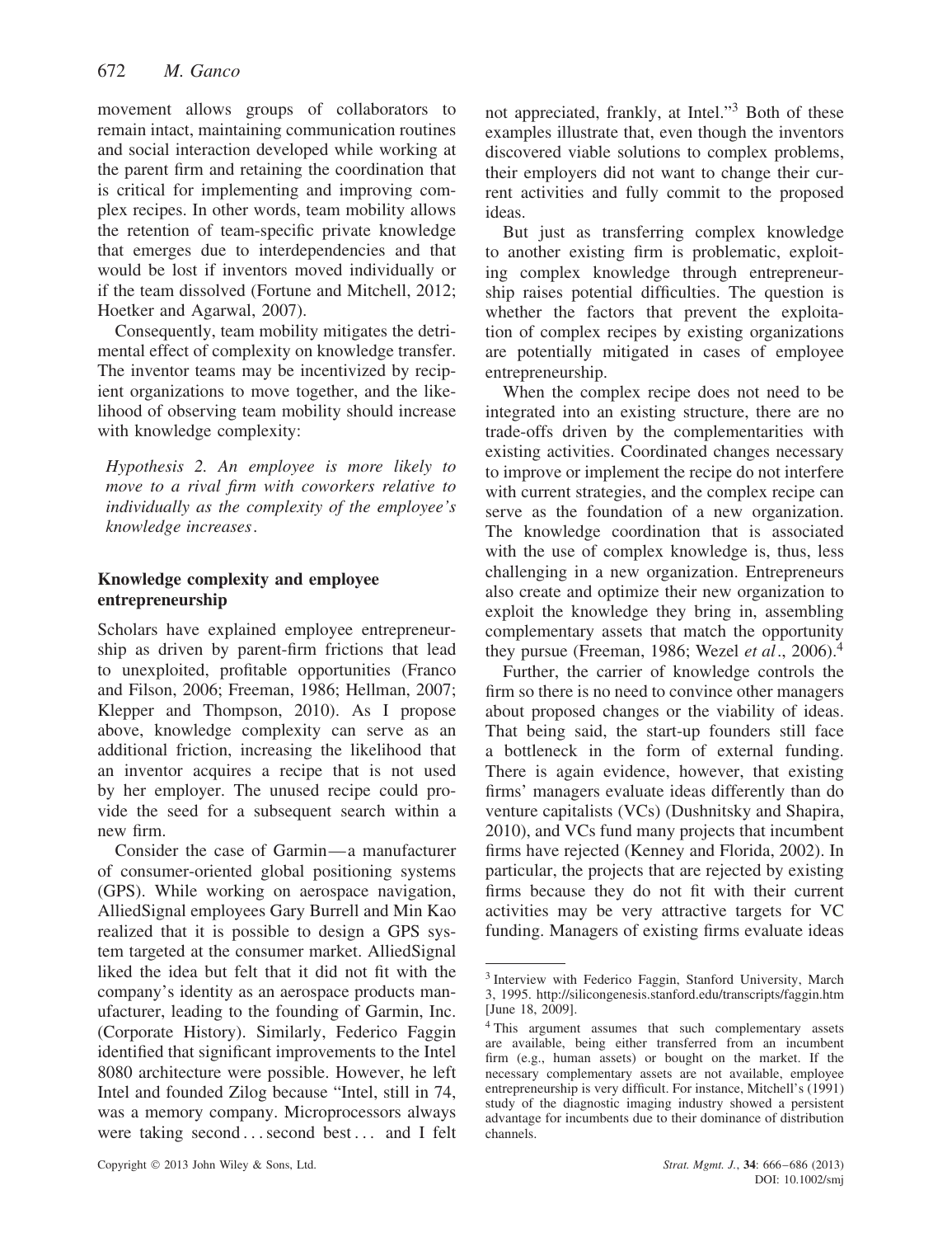by considering trade-offs with existing activities while such considerations are less likely to be present in an evaluation by an independent VC. Further, VC funding decisions are based on a broad range of characteristics, going beyond the evaluation of a specific idea and including recommendations, the backgrounds of founders, market conditions, and general attractiveness of the technological domain (Kenney and Florida, 2002). Consequently, VCs may fund the exploitation of a complex recipe even though they may be unable to perfectly evaluate the prospects of the recipe itself.

Although the ability to transfer complex recipes to other organizations decreases with complexity, the challenges are mitigated when a new organization is established to exploit the complex recipe. Further, in the repertoire of acquired recipes, individuals solving complex problems are more likely to hold recipes that are not used in their existing organizations. Both of these factors favor exploitation of complex recipes by establishing a new firm relative to moving to a rival firm:

*Hypothesis 3. An employee is more likely to start a new venture relative to move to a rival firm as the complexity of the employee's prior knowledge increases*.

### **Transfer of complex knowledge and team entrepreneurship**

In light of the fact that the relevant knowledge is likely distributed among collaborating individuals (Singh and Fleming, 2010; Wuchty *et al*., 2007), the interdependence between the ingredients held by different individuals creates similar challenges for the transfer of knowledge to a new organization as it does for the transfer to an existing one. The founder, who may be the carrier of a partial recipe, needs to assemble a team of individuals holding complementary pieces of knowledge while achieving the tight coordination necessary for implementing the complex recipe. Analogous to the situation of when the recipient is an existing firm, the attributes of complex knowledge may render the founder's search for complementary ingredients problematic. The solution, again, may be to found the firm together with individuals who helped to co-develop the complex recipe within the incumbent firm.

The critical difference between team mobility and team entrepreneurship, however, is that in cases of entrepreneurship the organization is assembled afresh. The founding team members not only serve as important complementary assets for determining the survival of the new venture (Eisenhardt and Schoonhoven, 1990), but they also allow the coordination developed while collaborating within the parent organization to continue. In cases of team mobility to an existing organization, the recipient firm needs to integrate the entire team while facing a dual challenge—maintaining the coordination within the team and adapting their knowledge to match the existing activities. Importantly, the adaptation of the incoming complex recipe may change the optimal configuration of the existing team and render some individuals unnecessary. The recipient organization may also already own the complementary pieces of knowledge and may be unwilling to duplicate them by hiring individuals with similar knowledge.

The characteristics of complex knowledge, including its tacitness, difficulties in evaluation, and uncertainty may further inhibit the ability of the recipient organization to absorb a larger team. The recipient organization may have difficulties understanding when it is necessary to hire the complementary parts of the knowledge embodied in different individuals.

Extending the examples above, Federico Faggin started Zilog in 1974 with Ralph Ungerman, who worked as a manager for him while at Intel.<sup>6</sup> If Mr. Faggin had decided to pursue his ideas within another organization, the exit of Mr. Ungerman may not have occurred. Integration of Mr. Faggin's knowledge with the knowledge of a recipient organization may have rendered the team move unnecessary. The recipient organization could have provided similar resources, and the team move based purely on the fact that they had worked together before would have been harder to justify.

Consequently, (1) the knowledge complexity increases the likelihood of team entrepreneurship, and (2) the effect of complexity on team entrepreneurship is likely more pronounced relative to its effect on the mobility of teams across existing organizations:

*Hypothesis 4a. An employee is more likely to found a firm with coworkers relative to individually as the complexity of the employee's knowledge increases*.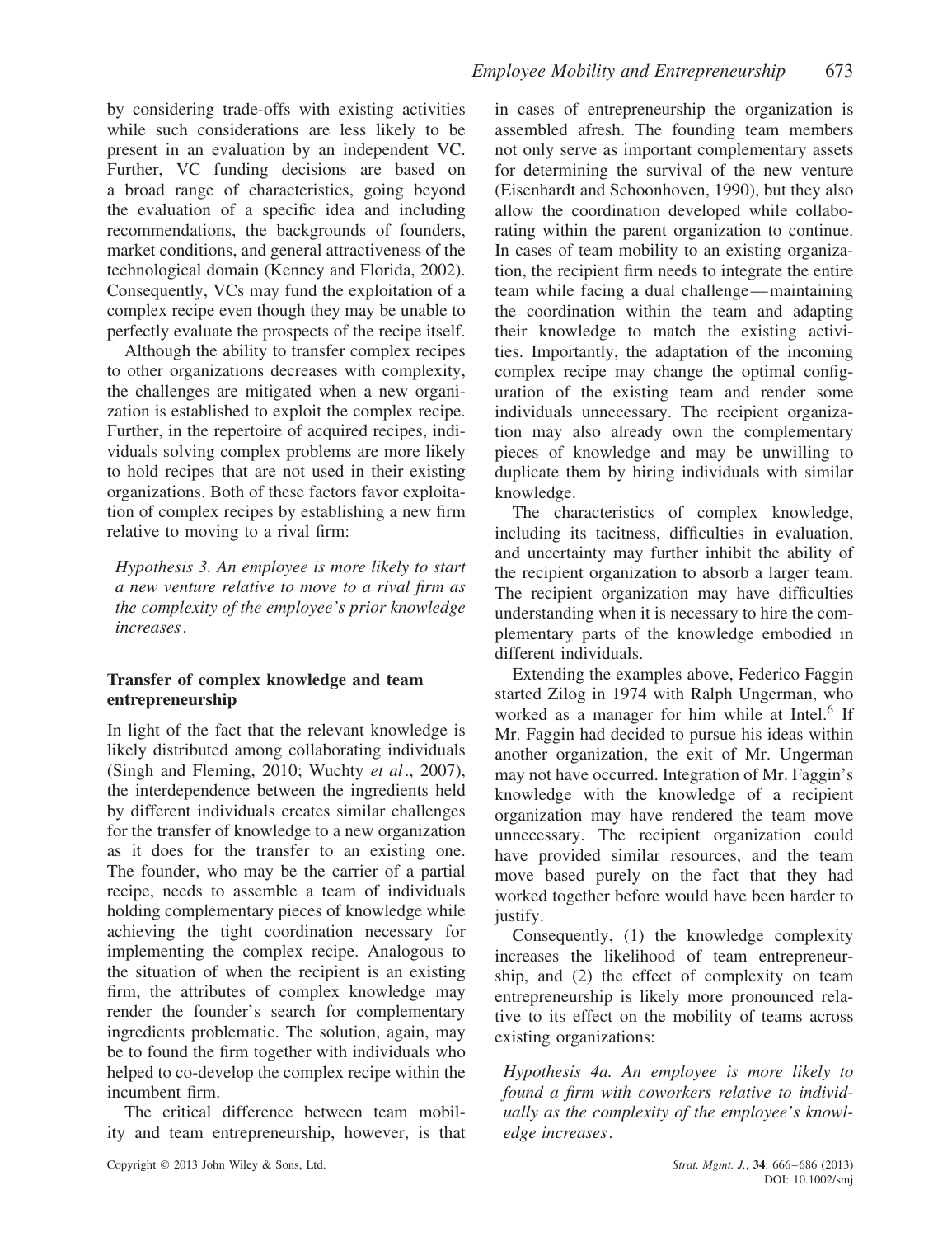*Hypothesis 4b. The effect of the employee's knowledge complexity on team founding relative to individual founding is greater than its effect on team mobility to rival firms relative to individual mobility*.

# **METHODS**

### **Industry context and data description**

The context of the study is the U.S. semiconductor industry. This industry exhibits a high degree of employee entrepreneurship and mobility; and prior studies have documented that such mobility facilitates interfirm transfers of knowledge (Almeida and Kogut, 1999; Singh and Agrawal, 2011). Firms in this industry have a high propensity to file patents (Hall and Ziedonis, 2001), a characteristic that allows construction of a patent-based measure of complexity (Fleming and Sorenson, 2001, 2004). The semiconductor industry is also ideal for these research purposes because of its focus on complex technological innovation (Macher *et al*., 1998). Following the shift of the U.S. semiconductor industry post-1990 to 'fabless' firms that design semiconductors and outsource manufacturing, entry became relatively easy, which further fostered innovation (Macher *et al.*, 1998).<sup>5</sup> The critical complementary assets required in new design firms were highly mobile human assets (Campbell *et al*., 2012; Teece, 2003). When critical complementary assets are not locked into incumbent firms, the entrepreneurial ideas can be more easily transferred to other organizations. Such characteristics highlight the importance of knowledge as a determinant of entrepreneurship and mobility patterns and provide an ideal setting for this study.

Empirically, I trace the innovative activities of 649 U.S. semiconductor firms over a threedecade period, 1973–2003. The construction of the sample is analogous to that in prior studies on mobility (Agarwal *et al*., 2009; Rosenkopf and Almeida, 2003) in that firms that were potential *sources* of inventive talent were distinguished from firms in the industry that were potential *recipients* (rival incumbents and start-ups). The source firm sample consists of large publicly traded U.S. firms that (1) competed primarily in semiconductor product markets and (2) were founded prior to 1995. Restricting attention to firms that were public by the mid 1990s  $(n = 136)$  allowed a sufficiently long window through which to view possible mobility and employee entrepreneurship events. Focusing on large public firms as potential sources of employee mobility and entrepreneurship events was necessary to allow for firm-year fixed effects. Only firms that have inventors with different observable outcomes (staying vs. mobility, mobility vs. entrepreneurship) in the same year can be used in the estimation. This restrictive empirical design allowed me to isolate the effects at the individual inventor level and control for existing explanations of employee entrepreneurship and mobility that operate at the firm or regional level (Agarwal *et al*., 2004; Almeida and Kogut, 1999; Klepper, 2007). To assemble a larger pool of potential recipients of inventive talent in the industry and to maximize the likelihood of observing employee entrepreneurship and mobility events within the industry, the recipient firm sample includes all firms from the source firm sample and the following: (1) using the Venture One database, I added semiconductor firms that were founded between 1980 and 2003  $(n = 454)$ , and (2) using Compustat, I added firms in the industry (SIC 3674) that went public between 1995 and 2003  $(n = 59)$ .

Since I was interested in an inventor-level analysis, but USPTO patent data do not provide a unique individual identifier, I reconstructed individuals' patenting histories via a matching algorithm described in Agarwal *et al*. (2009) that creates inventor patenting and employment histories. This algorithm identifies 28,123 unique names listed in patents awarded to firms, of which 25,339 appear in the source firm sample. Employee mobility was observable only when an inventor patented at both a source and a recipient firm. This restriction eliminated 14 incumbent and 188 start-up firms.<sup>6</sup> The final recipient sample therefore includes 266 private start-ups and 181 incumbent public firms. The matching algorithm yields 1,166 mobility events.

<sup>5</sup> Only 3 percent of the sample are post-1990 entrants that established a foundry. Excluding these firms from the sample does not alter any of the results.

<sup>&</sup>lt;sup>6</sup> The disproportionate omission of start-ups is not surprising. Many start-ups in the larger sample failed or were acquired at very young ages, which reduced the likelihood of observing patent awards for them.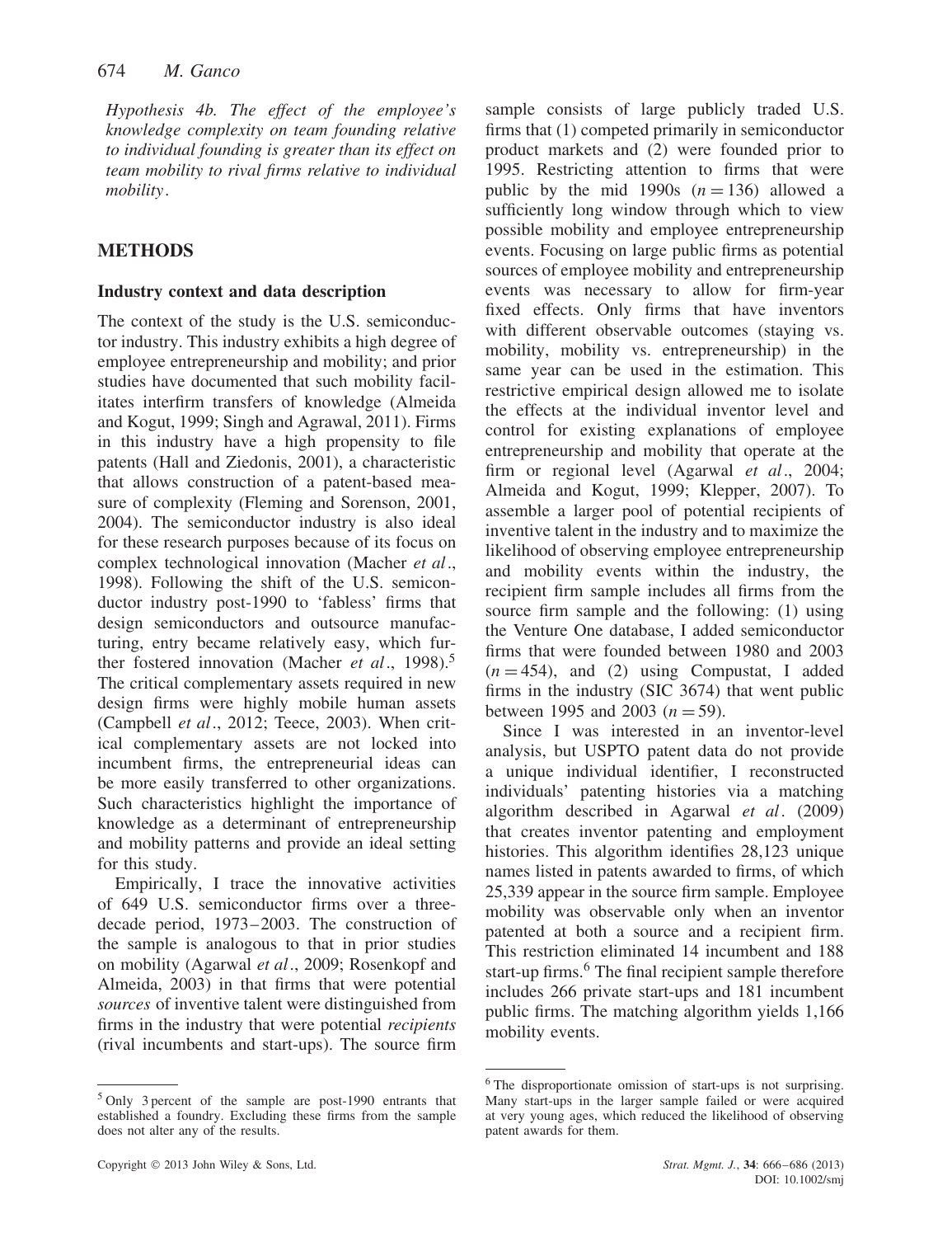comparisons (staying vs. mobility, mobility vs. entrepreneurship, etc.) that assume that mobility, staying, and entrepreneurship are independent, non-sequential choices.<sup>7</sup> The use of the firm-year fixed effects significantly simplifies estimation since all time-variant firm-level controls are absorbed in the time-variant, firm-fixed effect. To control for individual-level differences, I developed a set of patent-based measures. The sample was constructed as an unbalanced panel with the inventor-year observations. To check for the robustness of the results, I re-estimated the models using an alternative measure of innovation complexity and using the main patent class-time period fixed effects. The class-year fixed effect estimation hinges on comparing individuals who patent in the same patent class in the focal year. Using class-year fixed effects is a very stringent test because the estimation hinges only on the within-class variation of the complexity measure while all across-class differences are subsumed in the fixed effects. However, it addresses the concern that systematic differences across

Searching press releases in Lexis-Nexis, analyzing archived websites of the recipient firms (www.archive.org), and utilizing several online resources (e.g. smithsonianchips.si.edu) enabled the identification of the founders of the recipient firms. Since I was interested in how individuals' past patenting shaped the emergence of new firms, I needed to identify inventor-founders—those whose ideas led to founding start-ups—and not simply early 'board members'. Consequently, I defined founder status stringently, requiring the word 'founder' or 'cofounder' to appear with the person's name on either the archived corporate website (as early as possible after the year of entry) or in early press releases or industry materials. To look at how prior inventive activity affected the decision to start a new firm, I matched the founder names (after verifying and cleaning the matches using Lexis-Nexis and corporate websites to reconstruct precisely founder employment histories) with the source-firm pool of 25,339 inventors. Using this procedure yielded 141 inventor-founders who originated from 49 source firms and founded 114 start-ups. Of these, 10 were started by groups of 3 inventor-founders, 19 by groups of 2 inventor-founders, and the rest by single inventor-founders. It is important to note that the identification procedure did not require a founder to be an inventor at the start-up. He or she only needed to appear as an inventor in the sourcefirm sample. Further, spin-offs (i.e., incumbent firm divestitures) and start-ups receiving corporate venture capital from a parent firm in the industry, were excluded from the sample. Source-firm observations in which the focal firm exited within the next two years were also excluded. Finally, to avoid possible confounding effects, excluded were all mobility events that appeared to occur between firms linked by a merger or an acquisition event. For the combined set of firms, I integrated financial, founding, and exit year data from Compustat, Hoover's Business Directories, VentureOne, 10-K filings, and Lexis-Nexis with patent data from Delphion and the National University of Singapore.

#### **Estimation strategy**

I tested the hypotheses using discrete-time conditional Logit analysis, with the employee entrepreneurship or mobility events as the positive outcome. The models are estimated using pairwise

was *mobility*, a binary indicator set to 1 if an employment spell in a source firm in a focal year was followed by a move to a different firm in the recipient sample and 0 if the spell was followed by a further employment at the source firm. The variable *team mobility* (Hypothesis 2) was coded as 1 if the inventor patented together with the same co-inventor within the parent firm and the recipient firm and 0 otherwise (sub-sample with

**Variables**

*Dependent variables*

employee mobility = 1). For Hypothesis 3, the dependent variable was *employee entrepreneurship*. This binary variable was set to 1 if founding a start-up followed an employment spell in a focal year and 0 if joining a rival firm *or* further

The dependent variable for tests of Hypothesis 1

technological areas drive the results.

employment with the same firm followed (depending on the comparison group). The variable *team*

<sup>7</sup> The multinomial Logit could be an alternative method of estimation. However, pairwise estimation using conditional Logit is superior because it allows conditioning on firm year. The estimation passes the Hausman test of the IIA assumption with *χ*<sup>2</sup> of 0.039 suggesting that nested Logit is not an appropriate model.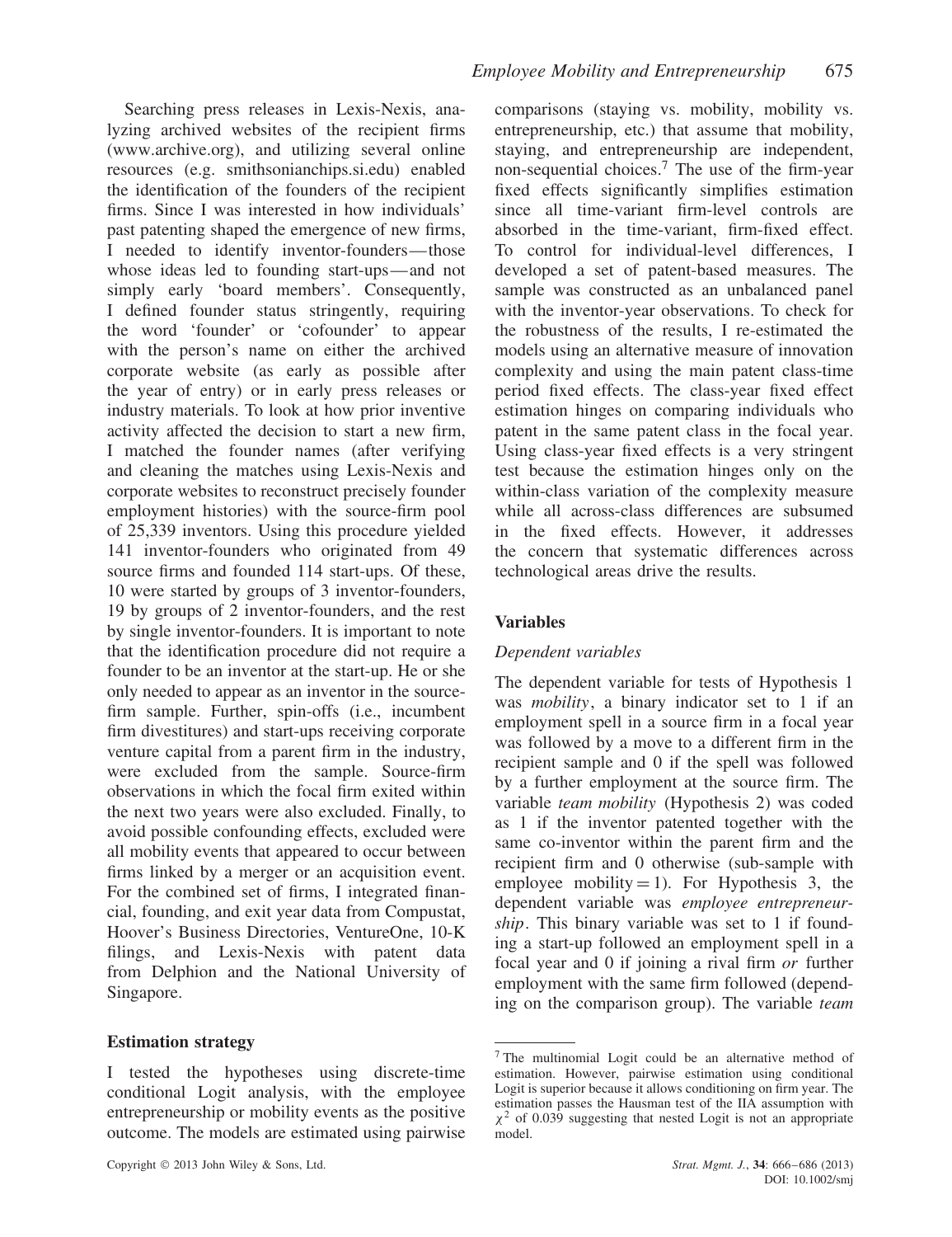*entrepreneurship* (Hypothesis 4a) was coded as 1 if the inventor patented together with another inventor within the parent firm and both were listed as start-up cofounders and 0 otherwise (subsample with employee entrepreneurship  $= 1$ ).

## *Main explanatory variable: knowledge complexity*

Because a patent is essentially a codified recipe, the complexity of the patent can stand as a proxy for the complexity of the recipes the inventor acquired while working on the innovation. The density of interdependencies between functional components of a patent thus represents the density of interdependencies between recipe ingredients that the inventor holds. In keeping with prior work (Fleming and Sorenson, 2001, 2004; Sorenson *et al*., 2006), I measured knowledge complexity by relying on classification of patents into subclasses. The NK literature (Kauffman, 1993) shows that the ratio between *K* (the number of interdependencies per component) and *N* (the number of components) is the main driver of performance when solving complex problems.

In this research context, the measure of interdependence *K* is a single-industry measure analogous to the cross-sectional one used in prior studies (Fleming and Sorenson, 2001, 2004; Sorenson *et al*., 2006). It is based on the interaction matrix from Kauffman's NK model (1993). The key idea behind the measure is that when two underlying functions (represented by patent subclasses) are coupled, components belonging to these classes are more likely to occur in a single invention. If the functions *A* and *B* are highly coupled, if component *a* is classified in patent subclass *A*, *a*∈*A*, and if component *b* is in subclass  $B, b \in B$ , then one is more likely to see subclasses *a* and *b* in a single invention. In other words, high interdependence between *A* and *B* implies that whenever an inventor solves a problem related to one of these functions, she/he needs to redesign or include the coupled function as well, and the components optimizing these functions are likely to be observed together in a patent. Similarly, if the patent improves the architecture of multiple functions, all components that correspond to these functions are likely to be coupled to the architecture. On the other hand, if *A* and *B* are independent with respect to each other, *A* is likely to be combined with other subclasses without *B* being present.

The measure of interdependence *K* was computed in several steps. In the first step, I tabulated co-occurrence frequencies for all subclass combinations and also created a table of occurrence frequency for each subclass. Then, by selecting entries from the tables, I computed the interdependence  $K_i$  for each focal component (subclass) of patent *l*:

Interdependence of subclass 
$$
i \equiv K_i
$$
  
= 
$$
\sum_{j \in l_{-i}} \frac{\text{count of patients in subclasses } i \text{ and } j}{\text{count of patients in subclass } i}
$$
(1)

where *j* belongs to all subclasses except *i*. The measure *K* for patent *l* is calculated as:

Interdependence of patent  $l = K_l$ 

$$
= \frac{1}{\text{count of subclasses of patent } l} \sum_{i \in l} K_i
$$
\n(2)

E.g., when calculating the interdependence of the first subclass (a focal *i*), the interdependence between the first and the third subclasses is the number of patents in which the first and third subclasses appear together, divided by the number of patents in which only the first subclass appears.

Using a focal industry dataset to derive this measure relies on assuming stability in the nature of the interdependencies between the functional components of an innovation over time in the industry. The variable  $K_i$  thus captures the interdependence between functions *A* and *B* in general and not interdependence that is 'patent-specific'. In other words, the inventions are assumed to consist of components that have a certain level of interdependence associated with each pair of functions represented by observable components. If functions *A* and *B* appear on two patents, one in the beginning of the sample (in terms of calendar time) and another at the end, the interdependence between them would be the same. The assumption of the stability of interdependencies between the subclasses ('building blocks') is not entirely realistic, but assuming stability within an industry and a certain time frame is a necessary simplification. The measure of  $K$  is scaled consistently with the NK model since it is in the interval  $[0, N - 1]$ .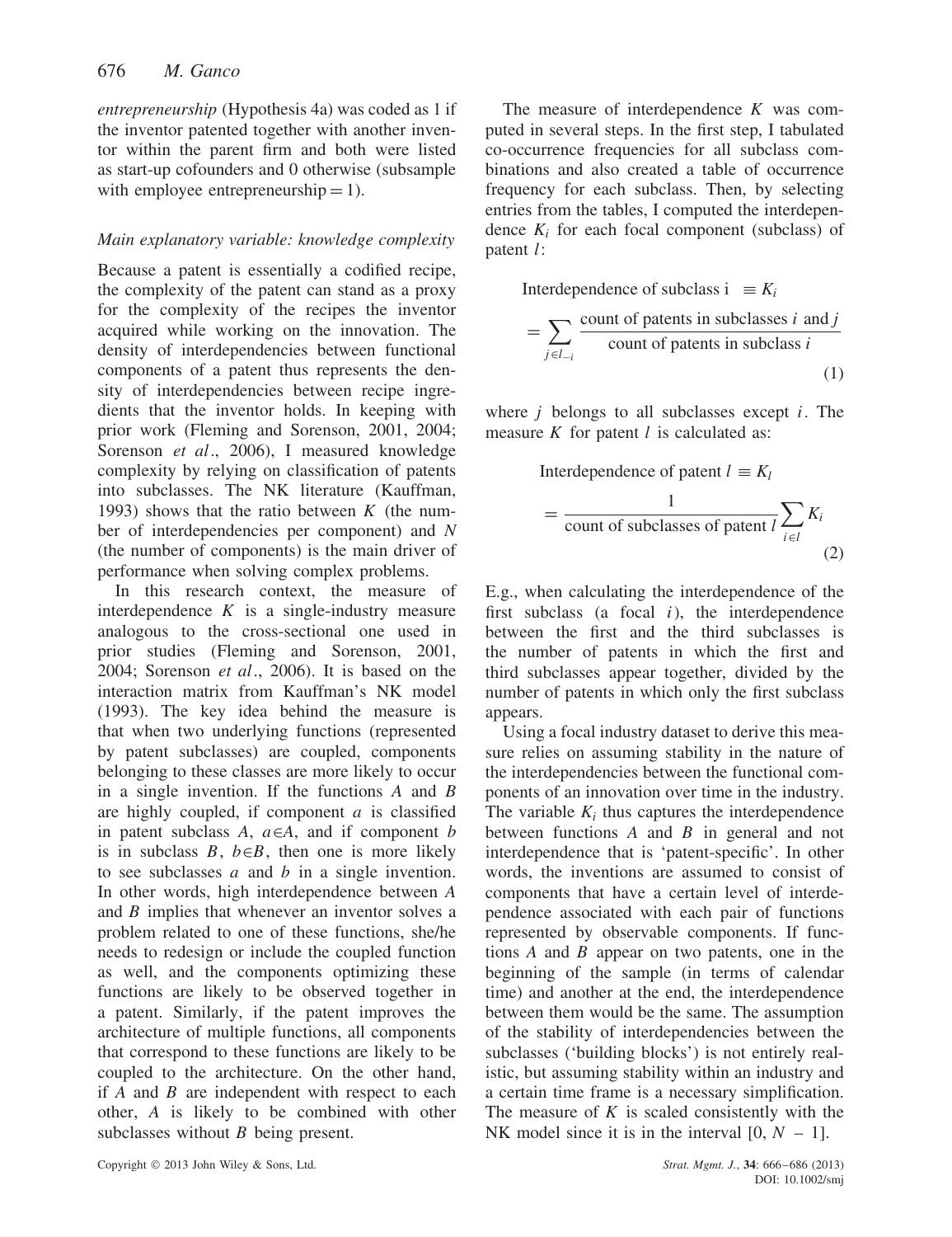As has been done in prior studies (Fleming and Sorenson, 2001, 2004; Sorenson *et al*., 2006), I operationalized the total number of components *N* by the number of patent subclasses. Following the cited studies, I obtained the complexity measure by dividing the number of interdependencies *K* by the number of components *N*. <sup>8</sup> To obtain the final measure of knowledge complexity for a given inventor in a given year, I averaged the *K/N* for all patents awarded to the inventor in that year.

To verify the validity of the measure, I interviewed two industry experts. One is a professor of electrical engineering and a leading authority in semiconductor design at a top research institution, and the other is a senior designer holding a doctoral degree and multiple semiconductor patents. The experts were asked the following question:

How would you describe the typical invention in a given patent class in terms of its complexity? I define inventions with low complexity as those that are composed of standardized components that are selected to optimize a given problem. There are few interdependencies (choice of one component affects performance of few other components) between components of these problems. I define inventions with high complexity as those that are composed of unique components that are selected or designed to optimize a given problem. There are many interdependencies (design of one component affects performance of many other components) between components of these problems.

The respondents answered 'high,' 'medium,' or 'low' for each of a series of patent classes that I identified. Then I aggregated the patents in my data into main classes and calculated average complexity based on the measure described above. Table 1 shows the correspondence between the measure and the expert opinions. This validation (a crude one, owing to the aggregation into main

class domains) shows that the correspondence is relatively good, with a correlation of  $0.63<sup>9</sup>$ . Both experts agreed with the general idea behind the measure, while mentioning that with complex problems, '*everything talks to everything on the chip*' and '*you need a close collaboration between the team members*.' Problems are simpler when '*things are standardized*' and '*you can draw boundaries around things*.'

To check the robustness of the results further, I developed an alternative specification of the measure. A possible concern was that the averaging produced biases in the measure. To address this concern, in Equation 1, I replaced the summation with Max(*count of patents in subclasses* i *and* j/*count of patents in* i) and then, in Equation 2, I replaced 1/*(number of subclasses*) with Max(.), yielding the most frequently co-occurring subclass pair over all subclasses and patents for the focal inventor in a focal year as a proxy for innovation complexity.

### *Control variables*

Beyond the firm-year or patent class-year fixed effects, all models included a set of control variables. To control for individual heterogeneity, I introduced variables capturing inventor quality or other differences that might affect an individual's propensity to engage in mobility or employee entrepreneurship and correlate with knowledge complexity. I calculated an inventor's *patenting productivity* as the log of the number of patents the focal inventor applied for at the source firm divided by the tenure at the source firm and *patenting quality* as the number of citations the focal inventor received within the next five years divided by the number of patents at the source firm. To supplement the individual quality controls and to capture gender and race differences in propensity to exit focal firms (Kim and Marschke, 2005), I created the variable *female*, which is coded as 1 if the first name on the patent application sounds female and 0 otherwise, and the variable *nonwhite*, which is set to 1 if the first and last names on the patent application do not sound of Anglo-Saxon origin, and 0 otherwise. To control for whether the inventor works in

<sup>8</sup> Alternatively, one could specify the model using *N*, *K*, *K*/*N* and their squared terms (Fleming and Sorenson, 2001). However, using only *K*/*N* parsimoniously captures the effect of the full set of variables, and the robustness checks showed that a fully specified model yielded identical results.

<sup>&</sup>lt;sup>9</sup> The crudeness of the aggregation into main classes does not allow using the expert ranking in the estimation.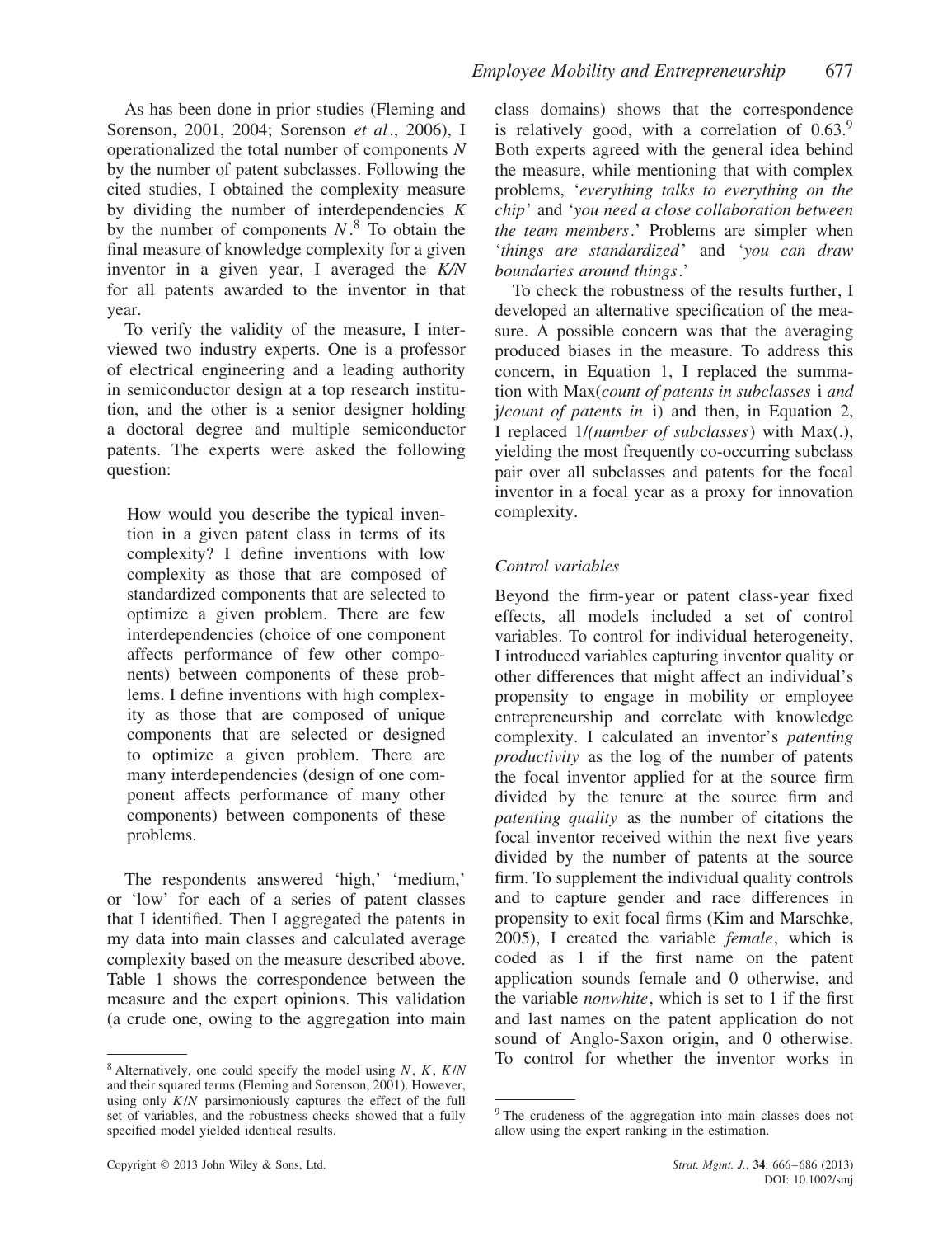#### 678 *M. Ganco*

| #   | Patents aggregated by main class (domain)                         | Complexity measure<br>(mean) | Questionnaire (average over two<br>respondents, complexity is low: 1,<br>medium: $2$ , high: $3$ ) |
|-----|-------------------------------------------------------------------|------------------------------|----------------------------------------------------------------------------------------------------|
| 365 | Static information storage                                        | 0.084                        | 1.5                                                                                                |
| 711 | Memory                                                            | 0.092                        |                                                                                                    |
| 323 | Power supply                                                      | 0.109                        | 1.5                                                                                                |
| 371 | Error detection (circuits and process)                            | 0.112                        | 1                                                                                                  |
| 327 | Non-linear circuits                                               | 0.114                        | $\overline{c}$                                                                                     |
| 713 | Digital processing support                                        | 0.122                        | 1.5                                                                                                |
| 712 | Processors                                                        | 0.124                        | 1                                                                                                  |
| 326 | Digital logic                                                     | 0.124                        | $\overline{c}$                                                                                     |
| 438 | Semiconductor device manufacturing process                        | 0.127                        | 2.5                                                                                                |
| 257 | Active solid state device                                         | 0.129                        | 1                                                                                                  |
| 710 | Input/output data processing design                               | 0.131                        | $\frac{2}{3}$                                                                                      |
| 330 | Amplifiers                                                        | 0.131                        |                                                                                                    |
| 395 | Processing system organization                                    | 0.133                        | $\overline{c}$                                                                                     |
| 345 | Graphics processing                                               | 0.158                        | $\mathbf{1}$                                                                                       |
| 331 | <b>Oscillators</b>                                                | 0.176                        | 3                                                                                                  |
| 375 | Pulse and digital communication                                   | 0.179                        | 2.5                                                                                                |
| 324 | Measure and testing circuits                                      | 0.180                        | $\sqrt{2}$                                                                                         |
| 360 | Magnetic storage circuits                                         | 0.182                        | $\overline{3}$                                                                                     |
| 348 | TV circuits                                                       | 0.218                        | $\overline{c}$                                                                                     |
| 702 | Data processing calibration systems                               | 0.237                        | $\overline{3}$                                                                                     |
| 250 | Radiant energy (photocells)                                       | 0.238                        | $2.5\,$                                                                                            |
| 379 | Telephonic communication circuits<br>Correlation = $0.63$         | 0.287                        | 3                                                                                                  |
|     | (Both experts assigned the same score to 15 out of 22 categories) |                              |                                                                                                    |

Table 1. Knowledge complexity: measure versus questionnaire

the core versus niche technological area within the firm, I included the variable *proximity to firm core*. It is calculated as the angular distance (Jaffe, 1989) between the 'technology' vectors of the focal inventor and all other inventors in the parent firm in the focal year. Each dimension of the vectors is calculated as the proportion of the patenting in a focal main class over the focal year. Further, I included the variable *co-inventors* by calculating the log of the average number of patent co-inventors at the source firm in a given year for the inventor and *patenting breadth* by calculating the log of the average number of patent main classes for the inventor in the focal year to capture an inventor's specialization. The variable *tenure*, measured as the log of the difference between the focal year minus the application year of the first patent within the given parent firm plus one, proxies for the intra-firm experience of the inventor. It is also possible that differences in the opportunity space, both for mobility and employee entrepreneurship, vary with knowledge complexity. Employees may exit to pursue general opportunities in a given area rather than to exploit their own complex knowledge. To control for these differences, I introduced variables that rely on the firm entry and exit rates into a particular complexity segment. First, the complexity variable was split into ten equal-sized bins. The variable *domain attractiveness* was calculated as the firm entry rate within the same bin as the focal inventor and year. It is a ratio between the number of new firms entering with patents for which the complexity is on average in the same bin as the focal inventor's patents in the focal year and the total number of firms with patents applied for in the focal year in the same bin. Similarly, the variable *domain default risk* was calculated as the firm exit rate within the same bin as the focal inventor in the focal year. Only actual bankruptcies are considered as exits. It is a ratio between the number of firms failing with patents for which the complexity is on average in the same bin as the focal inventor's patents in the focal year and the total number of firms with patents applied for in the focal year in the same bin. Table 2 provides descriptive statistics, including correlations.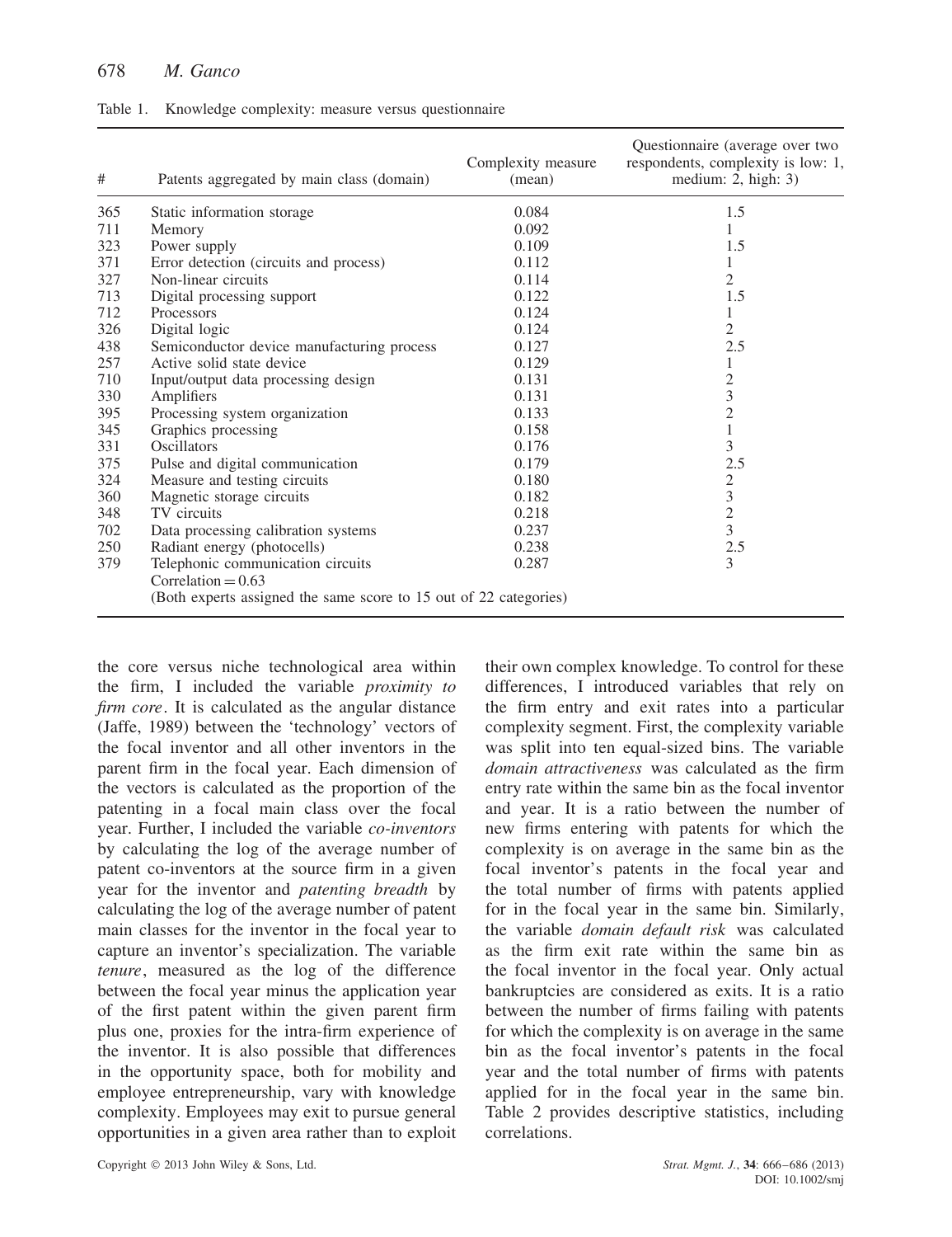| Descriptive statistics<br>Table 2.              |                   |                 |                                                                |                                                                                    |                         |                   |                    |                      |                               |                               |                       |                          |                   |                   |                    |          |
|-------------------------------------------------|-------------------|-----------------|----------------------------------------------------------------|------------------------------------------------------------------------------------|-------------------------|-------------------|--------------------|----------------------|-------------------------------|-------------------------------|-----------------------|--------------------------|-------------------|-------------------|--------------------|----------|
|                                                 | Mean              | S.D.            | $\ominus$                                                      | $\widehat{\odot}$                                                                  | $\odot$                 | $\bigoplus$       | $\odot$            | $\circledcirc$       | $\widehat{C}$                 | $\circledS$                   | $\circledcirc$        | (10)                     | (11)              | (12)              | (13)               | (14)     |
| entrepreneurship<br>$(1)$ Employee              | 0.008             | 0.086           | 1.000                                                          |                                                                                    |                         |                   |                    |                      |                               |                               |                       |                          |                   |                   |                    |          |
| (2) Mobility<br>$(3)$ Team                      | 0.025<br>0.49     | 0.158<br>0.506  |                                                                | 1.000                                                                              | 1.000                   |                   |                    |                      |                               |                               |                       |                          |                   |                   |                    |          |
| entrepreneurship                                |                   |                 |                                                                |                                                                                    |                         |                   |                    |                      |                               |                               |                       |                          |                   |                   |                    |          |
| $(4)$ Team mobility<br>$(emp. ent = 1)$         | 0.129             | 0.336           |                                                                |                                                                                    |                         | 1.000             |                    |                      |                               |                               |                       |                          |                   |                   |                    |          |
| $(mobility = 1)$<br>(5) Knowledge               | 0.092             | 0.084           | 0.007                                                          | $-0.017$                                                                           | 0.010                   | 0.090             | 1.000              |                      |                               |                               |                       |                          |                   |                   |                    |          |
| complexity<br>(6) Patenting                     | 0.107             | 0.634           | 0.010                                                          | $-0.008$                                                                           | 0.001                   | $-0.003$          | 0.010              | 1.000                |                               |                               |                       |                          |                   |                   |                    |          |
| productivity<br>(7) Patenting                   | 8.08              | 8.28            | 0.005                                                          | 0.004                                                                              | 0.007                   | $0.007$           | 0.053              | 0.044                | 1.000                         |                               |                       |                          |                   |                   |                    |          |
| (9) Nonwhite<br>$(8)$ Female<br>quality         | 0.262<br>0.027    |                 | $0.162 - 0.004$                                                | $-0.014$<br>0.026<br>-0.002                                                        | 0.002<br>0.014<br>0.004 | $-0.060$<br>0.008 | $-0.005$<br>-0.001 | $-0.017$             | $-0.002$<br>$-0.010$<br>0.118 | $-0.059$<br>$-0.059$<br>0.007 |                       |                          |                   |                   |                    |          |
| $(10)$ Proximity to                             | 0.338             | 0.439<br>0.258  | $\begin{array}{c} 0.013 \\ 0.007 \end{array}$                  |                                                                                    |                         | $-0.004$          | $-0.039$           | 0.047<br>0.234       |                               |                               | $\frac{1.000}{0.061}$ | 1.000                    |                   |                   |                    |          |
| (11) Co-inventors<br>inventor team<br>firm core | 0.949             | $0.561 - 0.007$ |                                                                | $-0.045$                                                                           | $-0.004$                | 0.162             | 0.046              | 0.089                | 0.115                         | 0.044                         | 0.040                 | 0.131                    | 1.000             |                   |                    |          |
| $(12)$ Patenting<br>breadth<br>size)            | 0.932             | $0.260 - 0.007$ |                                                                | $-0.0000 - 0.0000 - 0.00000 -$                                                     |                         |                   |                    | $-0.048$             | 0.014                         | 0.004                         |                       | $-0.058 - 0.015 - 0.032$ |                   | 1.000             |                    |          |
| $(14)$ Domain<br>$(13)$ Tenure                  | $1.17$<br>$0.172$ |                 | $\begin{array}{cc} 0.61 & 0.012 \\ 0.146 & -0.006 \end{array}$ | $0.004$<br>$0.000$                                                                 | 0.009<br>$-0.002$       | 0.038<br>$-0.037$ | 0.049<br>$-0.066$  | $-0.020$<br>$-0.072$ | 0.069<br>$-0.057$             | $-0.044$                      | $-0.049$<br>$-0.042$  | 0.094<br>$-0.073$        | 0.012<br>$-0.031$ | $-0.029$<br>0.028 | $-0.000$<br>-0.055 | 1.000    |
| attractiveness<br>default risk<br>$(15)$ Domain | 0.013             |                 | $0.056 - 0.007$                                                | ss010-1000-1000-10000-10000-10000-10000-10000-10000-10000-10000-10000-10000-10000- |                         |                   |                    |                      |                               | $0.000$                       | $0.007$               | 0.001                    | 0.010             | 0.005             | 0.005              | $-0.121$ |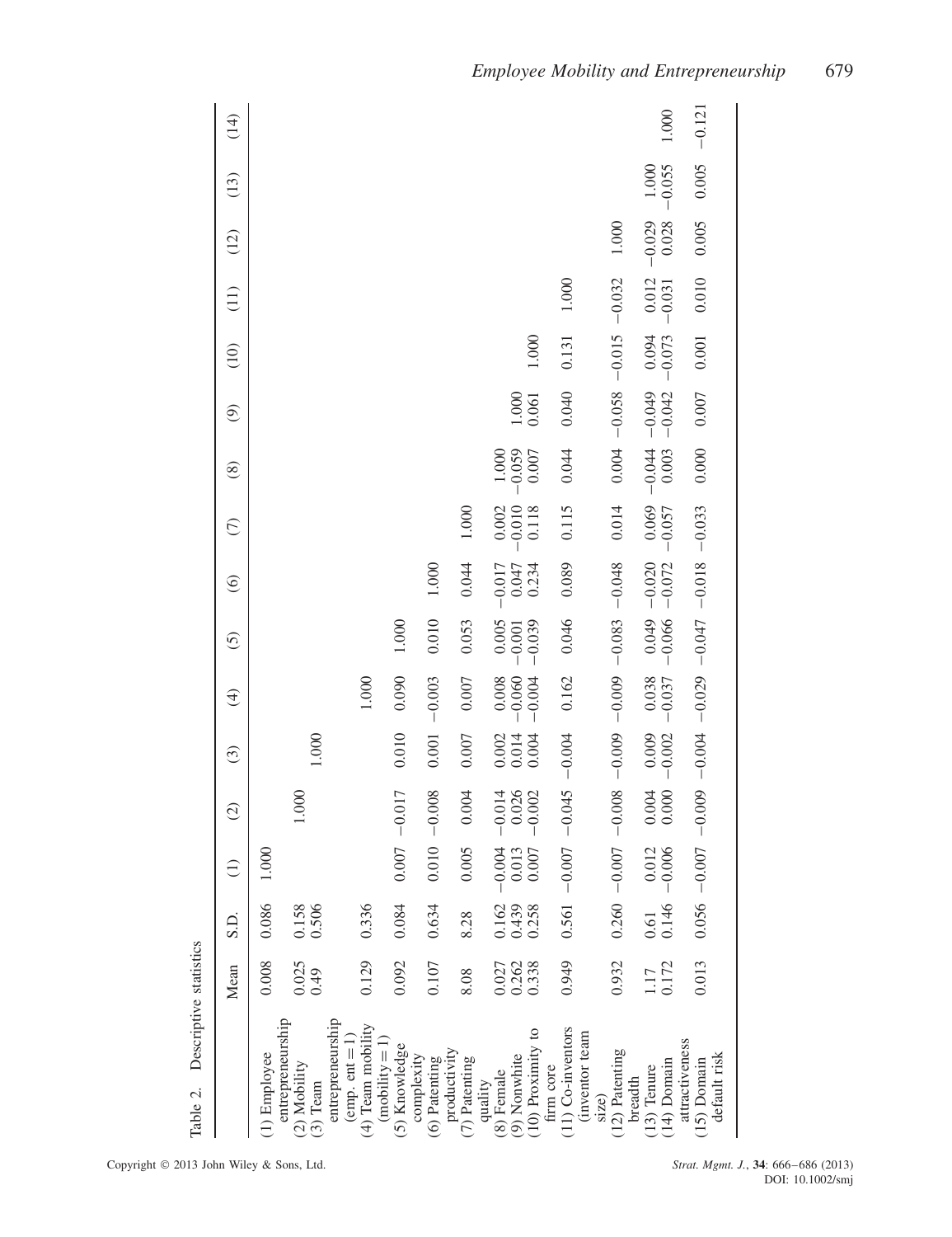# **RESULTS**

In Table 3, models 1–4 show the results of the analysis testing Hypotheses 1 and 2. The significant coefficients on the controls indicate that more productive employees and nonwhites are more likely to move to a rival firm, and female inventors are less likely to do so. The coefficients on the number of coinventors and patenting breadth are negative and significant in the mobility regression, suggesting that inventors embedded in collaborative networks and generalists are less likely to move. Further, tenure strongly predicts mobility. The variable 'nonwhite' is negatively associated with team mobility while the variable 'co-inventors' is positively associated with team mobility.

Supporting Hypothesis 1, in model 1 the coefficient on complexity is negative and significant. Interpreting the coefficient indicates that a one standard deviation increase in knowledge complexity causes the likelihood of employee mobility relative to staying to decrease by 13 percent. Consistent with Hypothesis 2, complexity significantly increases the likelihood of team mobility (models 2–4) relative to individual moves. An increase of complexity by one standard deviation increases the likelihood of team mobility as opposed to individual mobility by about 40 percent.

In model 5, tenure predicts employee entrepreneurship while the domain default risk is a negative and significant predictor. The variables 'nonwhite' and 'female' are positively associated with team entrepreneurship (models 7–8). In keeping with Hypothesis 3, the coefficient on knowledge complexity is positive and significant in model 5. One standard deviation increase in innovation complexity predicts a 28 percent increase in the likelihood of employee entrepreneurship rather than employee mobility. Model 6 provides an additional test of Hypothesis 3 by comparing employee entrepreneurship with staying at the existing firm and also shows a positive and significant relationship.<sup>10</sup> One standard deviation increase in knowledge complexity

predicts a 17 percent increase in the likelihood of employee entrepreneurship relative to staying.

Consistent with Hypothesis 4a, knowledge complexity significantly increases the likelihood of team entrepreneurship (models 7–8) relative to individual entrepreneurship. An increase of complexity by one standard deviation increases the likelihood of team founding by about 55 percent. Using a direct *t*-test and the coefficient ratio test (Hoetker, 2007) to compare the coefficients of the conditional Logit models (model 2 was tested against model 7, and model 3 was tested against model 8) reveals that the coefficients on complexity for team entrepreneurship and team mobility are significantly different at the 5 percent level, supporting Hypothesis  $4b$ .<sup>11,12</sup>

Tables S1 and S2 in the on-line appendix show the results of the robustness tests. I re-estimated all models using an alternative measure of knowledge complexity as described above and the main patent class-year fixed effect. The findings remain robust (Table S1 in the on-line appendix), at least at the 10 percent significance level. The coefficients and the coefficient ratios of the respective models comparing employee entrepreneurship and employee mobility in Table S2 in the on-line appendix remain statistically different at the 5 percent level.

### **DISCUSSION**

Employee mobility is a vibrant channel for knowledge transfer. Similarly, employee entrepreneurship is widely heralded as an important driver of innovation, firm formation, and industry growth. Far less is known about how the knowledge context affects an employee's propensity to engage either in employee entrepreneurship or mobility. I investigated how knowledge complexity affects the relative likelihoods of these outcomes and examined the additional factor of team movements. In

<sup>10</sup> We would need additional theoretical assumptions to predict this alternative test. The unconditional version of Hypothesis 3 can only hold if the benefits associated with exploitation of complex recipes through entrepreneurship outweigh the transfer difficulties as argued in Hypothesis 1. I thank an anonymous reviewer for this insight.

<sup>&</sup>lt;sup>11</sup> Comparing coefficient magnitudes across groups in Logit assumes equal unobserved variance (Hoetker, 2007). Explicit tests of the equality of the unobserved variances is not available with non-nested samples or conditional Logit. A coefficient ratio test (Hoetker, 2007) between innovation complexity and more precisely estimated controls (nonwhite, co-inventors) was used and showed consistent results.

<sup>12</sup> Some compromises were necessary in the conditional Logit models of team entrepreneurship and mobility. To mitigate a substantial loss of observations some models include firm-period instead of the firm-year fixed effect. I.e. each combination of a firm and 5-year period was modeled with a fixed effect.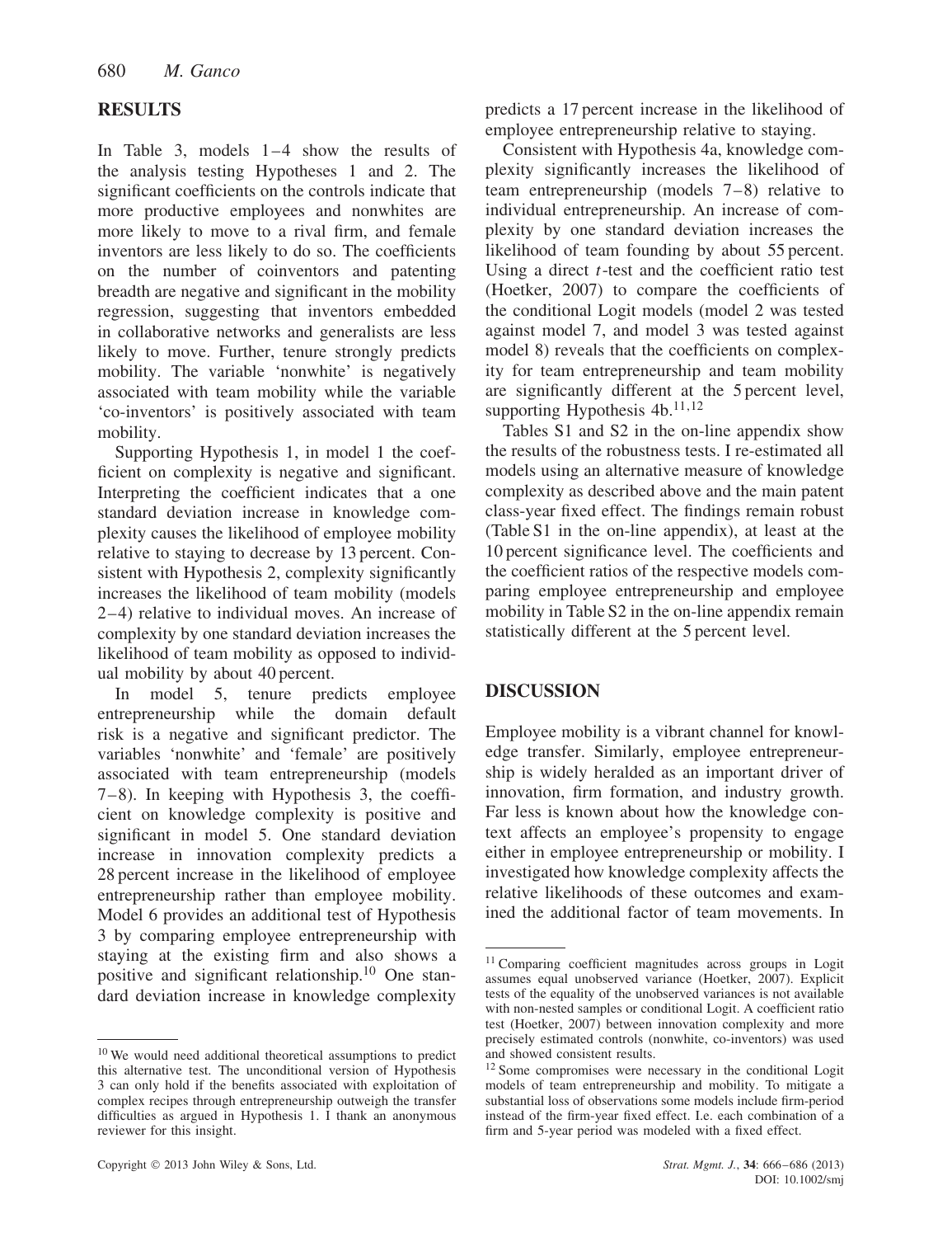| Conditional FE Logit                                                                                                                                                                                  | Mobility<br>$\left($ HI)                |                      | Team mobility (conditional<br>on mobility)<br>(H2)      |                                          | Employee entrepreneurship<br>(conditional on exit)<br>(H3) |                                    | entrepreneur-ship<br>(unconditional)<br>Employee | entrepreneurship<br>entrepreneurship)<br>Team employee<br>(conditional on<br>(H4a) |                                         |
|-------------------------------------------------------------------------------------------------------------------------------------------------------------------------------------------------------|-----------------------------------------|----------------------|---------------------------------------------------------|------------------------------------------|------------------------------------------------------------|------------------------------------|--------------------------------------------------|------------------------------------------------------------------------------------|-----------------------------------------|
|                                                                                                                                                                                                       | Model 1                                 | Model 2              | Model 3                                                 | 4<br>Model                               | Model 5                                                    |                                    | Model 6                                          | Model 7                                                                            | Model 8                                 |
| Positive outcome<br>Dependent variable                                                                                                                                                                | Mobility                                | Same                 | co-inventor(s) at source and<br>recipient firms         |                                          |                                                            | Employee entrepreneurship          |                                                  | Firm founded with co-inventors                                                     |                                         |
| Zero outcome                                                                                                                                                                                          | Staying                                 |                      | source and recipient firms<br>Different co-inventors at |                                          | Mobility                                                   |                                    | Staying                                          | Individual inventor founder                                                        |                                         |
| Patenting productivity<br>Knowledge complexity                                                                                                                                                        | $0.1503***$<br>$-1.809***$              | $-0.008$             | $3.9468***$                                             | $9.331***$<br>$-0.483$                   | $10.463***$<br>$-0.408$                                    | $5.603***$<br>0.491                | $2.617***$<br>$0.344*$                           | $25.836***$<br>$-0.606$                                                            | $24.28***$<br>$-0.911$                  |
| Patenting quality<br>Female                                                                                                                                                                           | $-0.841***$<br>0.003                    | $-0.013$             | 1.115                                                   | $-0.041$<br>0.12                         | $-0.106$<br>$-0.864$                                       | $-0.744$<br>0.03                   | 0.016<br>$-0.49$                                 | $11.208***$<br>$0.048*$                                                            | $11.425***$<br>0.007                    |
| Proximity to firm core<br>Nonwhite                                                                                                                                                                    | $0.387***$<br>$-0.249$                  | $-0.959$             | 0.05                                                    | $-1.224$ <sup>*</sup><br>0.569           | $-1.761***$<br>0.36                                        | $-0.164$<br>0.244                  | 0.172<br>0.28                                    | $2.007***$<br>2.82                                                                 | $2.245$ <sup>*</sup><br>2.999           |
| Co-inventors                                                                                                                                                                                          | $-0.359***$<br>$-0.338***$              |                      | $1.555***$<br>0.772                                     | $1.652***$<br>1.447                      | $1.918^{\ast\ast}$<br>1.273                                | 0.186                              | $-0.224$                                         | 1.051                                                                              | 1.172<br>0.05                           |
| Patenting breadth<br>Tenure                                                                                                                                                                           | $0.23***$                               |                      | 0.031                                                   | 0.046                                    | $-0.110$                                                   | $0.972***$<br>0.006                | $0.702***$<br>$-0.485$                           | $-1.258$<br>$-0.14$                                                                | $-1.144$                                |
| Domain attractiveness<br>Domain default risk                                                                                                                                                          | 0.006<br>$-0.161$                       | $-7.549$<br>$-0.381$ |                                                         | $-2.156$<br>$-0.093$                     | 2.283<br>5.472                                             | 1.193<br>$-15.71$ <sup>*</sup>     | $-10.58***$<br>$-0.522$                          | 1.876<br>$-37.98$                                                                  | 2.493<br>$-38.05$                       |
| Fixed effect level<br>Pseudo R-square<br>Log likelihood                                                                                                                                               | Firm-year<br>$-2811$<br>32,731<br>0.015 | 0.137<br>$-94.791$   | Firm and period<br>544                                  | Firm-period<br>0.208<br>$-64.178$<br>301 | Firm-year<br>0.296<br>153<br>34.869                        | Firm-year<br>296<br>0.149<br>85.36 | Firm-year<br>$-3940$<br>13,088<br>0.045          | Firm and period<br>0.506<br>$-13.895$<br>63                                        | Firm-period<br>0.402<br>$-11.501$<br>42 |
| $*_{p}$ < 0.1, $*_{p}$ < 0.05, $*_{p}$ < 0.01, double-sided tests, errors clustered at the same level as the fixed effects. Five-year periods are used in Models 2, 3, 7, and 8. Knowledge complexity |                                         |                      |                                                         |                                          |                                                            |                                    |                                                  |                                                                                    |                                         |

Table 3. Individual and team mobility and individual and team employee entrepreneurship Table 3. Individual and team mobility and individual and team employee entrepreneurship coefficients and coefficient ratios (with nonwhite and co-inventors) in model 2 vs. model 7 and model 8 vs. model 8 are significantly different at 5% (H4b).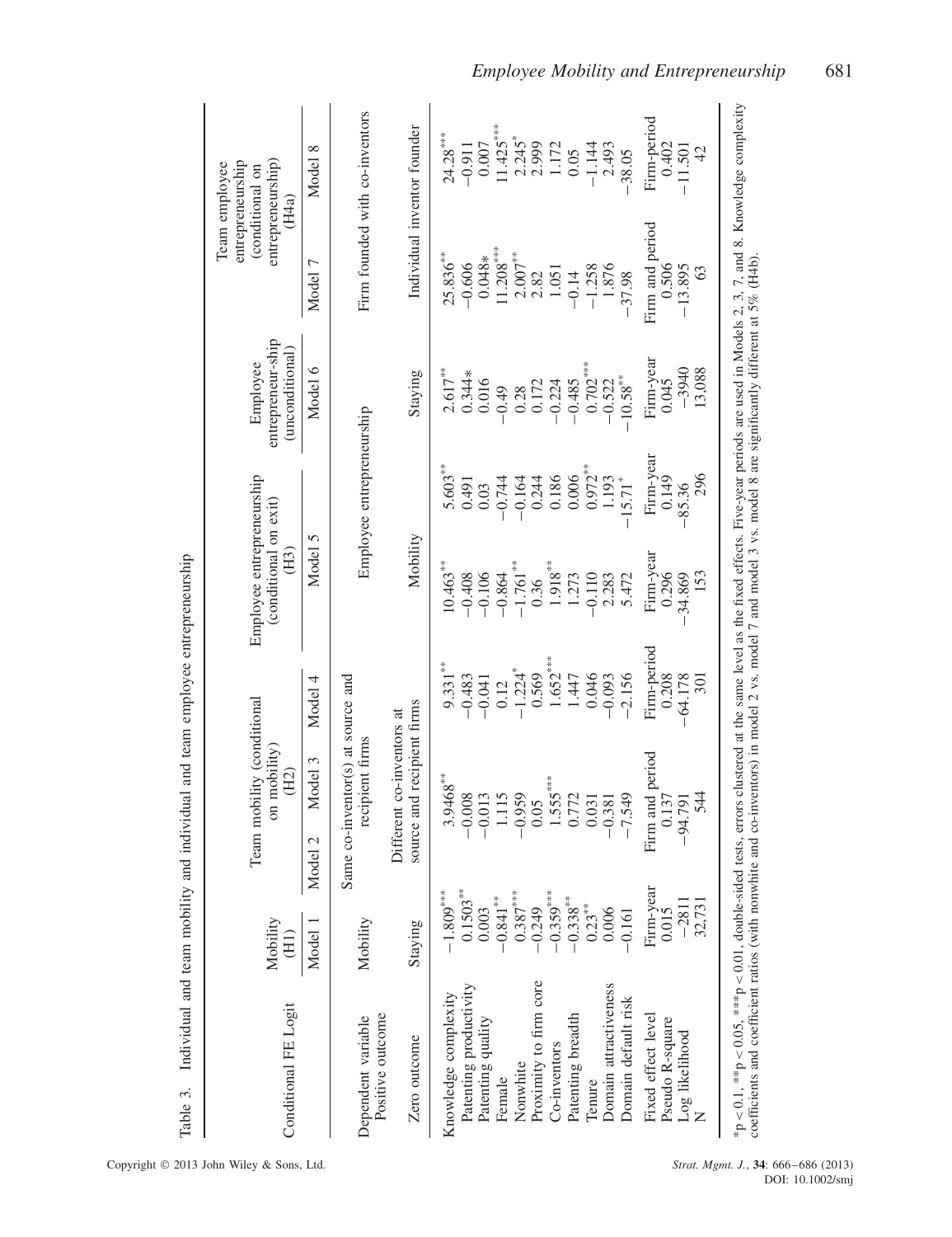doing so, I shed new light on a theoretical mechanism that has received little attention, even though limited evidence and a significant body of modeling literature suggest its importance. The study highlights that the knowledge context may have wider implications for knowledge flows and industry structure.

Drawing on a uniquely rich database of employee entrepreneurship and mobility events and firm patenting in the U.S. semiconductor industry over three decades, I found that inventors' moves to rival firms decrease with the complexity of the work they have done (supporting Hypothesis 1). The finding is consistent with prior modeling and empirical literature suggesting that complexity inhibits knowledge diffusion (Rivkin, 2000; Sorenson *et al*., 2006; Williams, 2007). In keeping with Hypothesis 3, however, I found that the complexity of an inventor's prior patents positively affects the inventor's propensity to engage in employee entrepreneurship relative to both mobility to another firm and staying at the original firm. On one hand, transferring complex knowledge across organizational boundaries through employee mobility is problematic. On the other hand, exploitation of complex knowledge is more likely to occur within the context of a newly established firm. Transferring such knowledge to a new firm is easier and the individuals with complex knowledge may carry ideas that were not implemented in their prior organizations. Complexity also dramatically increases the likelihood that employees leave as a team, with this effect being stronger for employee entrepreneurship (Hypotheses 2 and 4a, b). Consequently, the departure of entire teams solving complex technological problems presents a serious misappropriation and competitive threat for incumbent firms (Campbell *et al*., 2012; Wezel *et al*., 2006). The employee retention strategies that incumbent firms employ against possible competitive entry of their employees are then particularly relevant when teams solve complex technological problems.

Further, the results of the study may partly explain the 'start-up phenomenon'—that in some settings, start-ups are more innovative, better performers than established firms (Agarwal *et al*., 2004; Ganco and Agarwal, 2009; Khessina and Carroll, 2008). At the same time, the findings suggest a new explanation for why inventors exiting to start their own firms are likely to have a more negative impact on source firm performance than inventors exiting to join rival firms (Campbell *et al*., 2012).

### **Limitations and alternative explanations**

Both the limitations and the findings of the study present avenues for future research. Although the semiconductor industry represents a canonical context for examining my research questions, the single-industry focus may limit the generalizability of findings. In theory, I would expect knowledge complexity to be an important driver of employee entrepreneurship and mobility patterns in sectors characterized by high technological intensity and high innovation rates. Following this logic, the findings should generalize to other knowledgeintensive sectors. However, the results could be less generalizable to settings where the complementary assets are not easily transferrable across organizations (Campbell *et al*., 2012; Mitchell, 1991).

Since my empirical analysis hinges on the use of patent data to identify employee moves, the observations are necessarily restricted to instances in which an inventor was identified on a patent assigned to a source firm and identified as founder (employee entrepreneurship) or appeared as an inventor both in a source and a recipient firm (mobility). Missing from the sample, thus, are instances in which an individual may have had involvement with or general awareness of a developing technology, but no patent. Similarly, technologies that were in the initial stages of development but not patented prior to an employee's departure are not captured in the study. However, *a priori*, there is no reason to expect that knowledge complexity would differentially affect the behavior of inventors who are involved in technology development without being documented in patents.

The validity of the results hinges on the ability to rule out alternative explanations. The stringent empirical approach, control variables, and a multitude of robustness checks were used to isolate the effect of knowledge complexity from potential confounding factors like individual inventor quality or the heterogeneity in the opportunity space. For instance, higher-quality inventors may be more likely to solve more complex problems. To address this concern, I included multiple individual-level controls capturing inventor quality and characteristics. Prior research has shown that inter-firm mobility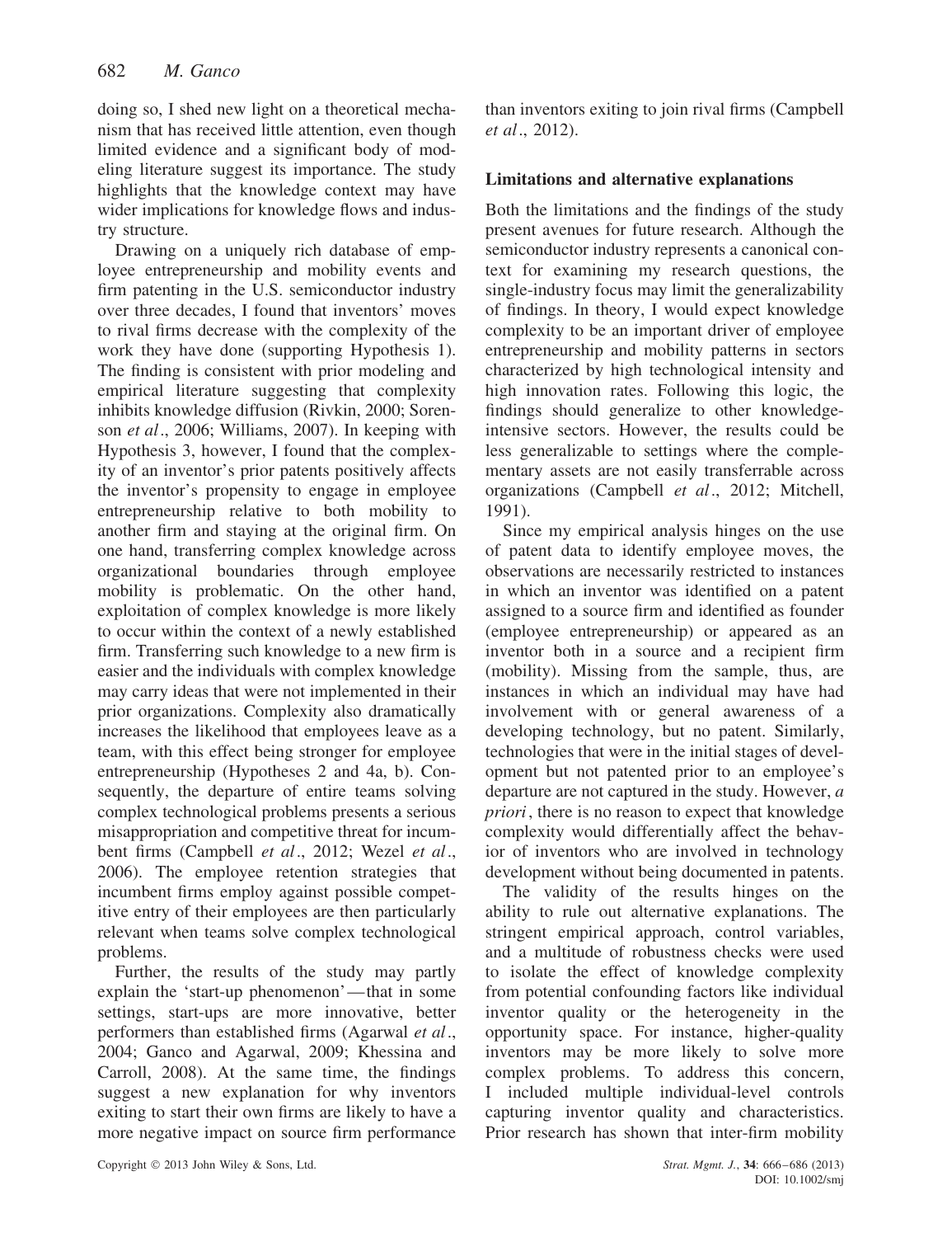increases with the inventor's quality (Hoisl, 2007), which is consistent with my estimates on the patenting productivity. The fact that knowledge complexity is negatively associated with mobility should further alleviate the concern that complexity is a simple proxy for inventor's quality. One could also argue that future entrepreneurs self-select into complex domains in anticipation of entrepreneurial opportunities. Although I cannot completely rule out this conjecture, it implies significant foresight by the future entrepreneurs. They self-select into technological domains with more frictions and fewer outside mobility options. Existing studies (Garvin, 1983; Klepper and Thompson, 2010) have argued that inventors tend to disclose ideas to their employers and leave only when they are rejected. Such findings provide further evidence against the claim that future entrepreneurs self-select into complex domains because they anticipate entrepreneurship.<sup>13</sup>

## **CONTRIBUTIONS AND CONCLUSION**

These limitations notwithstanding, the study makes several contributions. In the context of research on employee entrepreneurship (Agarwal *et al*., 2004; Klepper, 2007; Klepper and Sleeper, 2005), I develop a theoretical mechanism connecting complexity with the under-exploitation of knowledge by existing firms and the subsequent transition to entrepreneurship. The mechanism not only highlights an additional friction operating within existing firms but also helps to illuminate a key question in the study of entrepreneurship: 'why, when, and how some people and not others discover and exploit [entrepreneurial] opportunities' (Shane and Venkataraman, 2000: 218). Since entrepreneurial opportunities are more likely to reside in complex knowledge domains, employees working with such knowledge are better positioned to discover the opportunities. By focusing on the type of knowledge that inventors acquire while solving technological problems, I contribute to building a theory of entrepreneurship emphasizing that entrepreneurial decisions may be driven by knowledge or by organizational context (Agarwal *et al*., 2004; Aldrich and Fiol, 1994; Elfenbein *et al*., 2010; Sørensen, 2007; Sorenson and Audia, 2000). Such a theory implies that entrepreneurial propensities could be actively influenced by the assignment of tasks and the management of knowledge acquisition.

The study contributes to the literature on knowledge spillovers (Rosenkopf and Almeida, 2003; Singh and Agrawal, 2011; Sorenson *et al*., 2006). I show that, even though complex knowledge may not be readily imitated by other firms, it may still flow to startups through entrepreneurship. The study thus implies that the transfer of complex knowledge that is inhibited by the mechanisms operating within existing recipient firms can be overcome in appropriate organizational settings.

Further, I contribute to the recent literature on innovative teams (Singh and Fleming, 2010; Wuchty *et al*., 2007) by showing that retaining collaborative teams allows the transfer of acquired complex knowledge across organizational boundaries. It constitutes a step toward a theory in which collaborative work is an integral part in the discovery, exploitation, and transfer of knowledge.

Unique to this study is the combination of employee entrepreneurship, employee mobility, and complexity. Employee entrepreneurship and mobility are phenomena that have been typically studied in isolation. Examining them jointly as both driven by knowledge complexity allows for the gaining of insights about the mechanisms of knowledge exploitation and transfer. Extending the recent work that empirically tested the insights gained in agent-based models (Lenox, Rockart, and Lewin, 2010; Sorenson *et al*., 2006), I also contribute to the complexity literature by showing an empirical application of the modeling insights within a new context of entrepreneurship.

The study also has implications for the knowledge-based view of the firm (Grant, 1996; Kogut and Zander, 1996; Nickerson and Zenger, 2004). It highlights that mechanisms associated with knowledge coordination and transfer within original firms may lead to the generation of knowledge that falls outside of the boundaries of the firm when the problems are complex.

 $13$  I do not disentangle employee entrepreneurship that occurs with the approval of a parent firm from that which occurs without it. The arguments developed here should apply in both cases. Knowledge complexity increases the likelihood that individuals may discover recipes that will not be used by their parent firms—whether they leave with or without the firm's approval. One way of examining the two possibilities is to look at the variation as driven by the non-compete regimes (e.g. Marx *et al*., 2009), which I leave for future work. I thank an anonymous reviewer for this suggestion.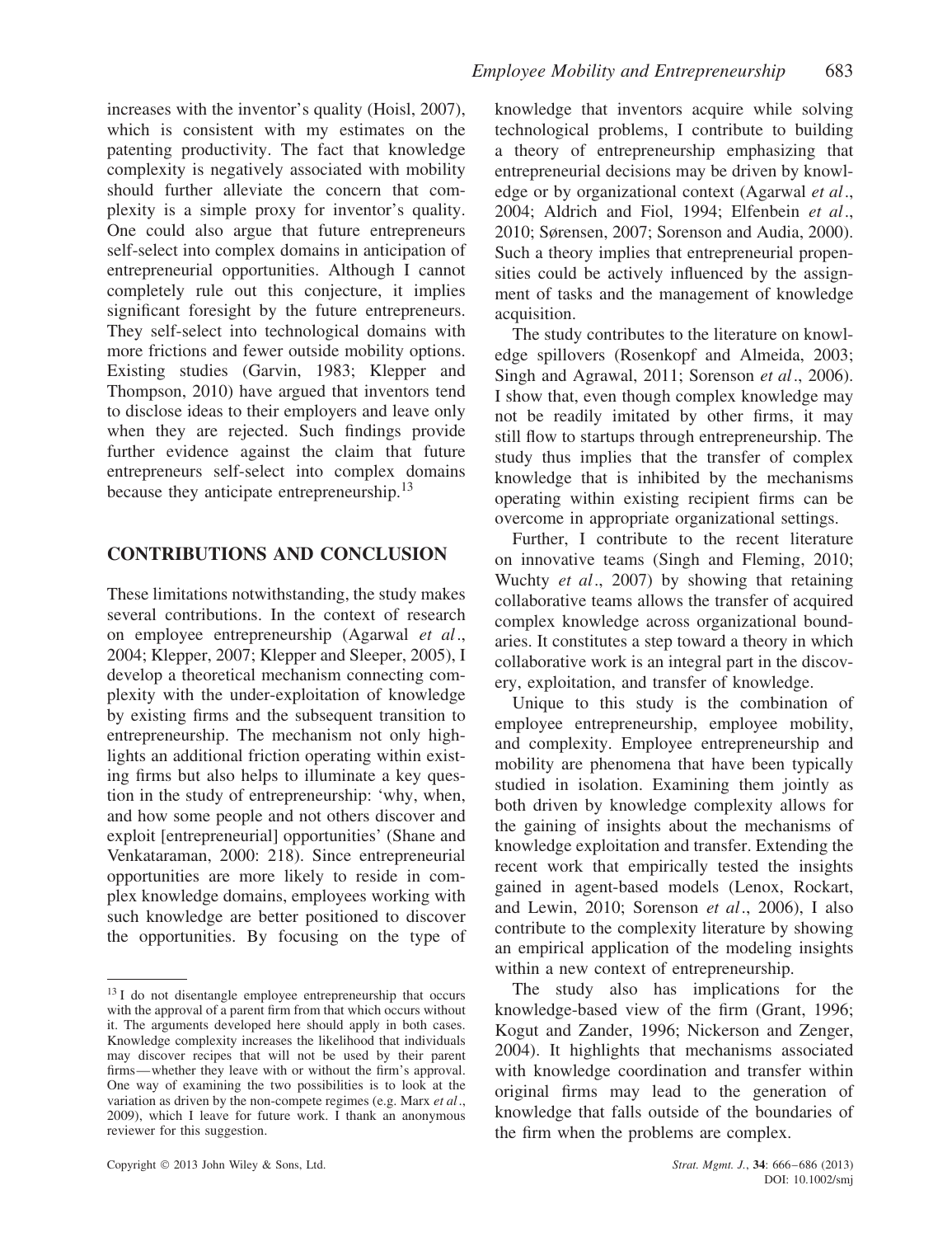In summary, I theorized and found evidence that the complexity of knowledge acquired while solving technological problems is an important driver of mobility and entrepreneurship decisions. The study sheds new light on an important contingency while revealing promising pathways for continued research.

### **ACKNOWLEDGEMENTS**

I am grateful to Editor Will Mitchell and two anonymous reviewers for their invaluable guidance. This project would not have been possible without the generous financial support of the Ewing Marion Kauffman Foundation through its Dissertation Fellowship Program. The manuscript has benefited significantly from the comments of Rajshree Agarwal, Ajay Agrawal, Thomas Astebro, Hari Bapuji, Janet Bercovitz, Oana Branzei, Ben Campbell, Seth Carnahan, April Franco, Shravan Gaonkar, Glenn Hoetker, Aseem Kaul Marvin Lieberman, Joe Mahoney, Steve Michael, Myles Shaver, Shawn Riley, Harry Sapienza, Naresh Shanbhag, Deepak Somaya, Olav Sorenson, PK Toh, Shaker Zahra and Rosemarie Ziedonis. All remaining errors are my own.

#### **REFERENCES**

- Agarwal R, Echambadi R, Franco AM, Sarkar M. 2004. Knowledge transfer through inheritance: spinout generation, development, and survival. *Academy of Management Journal* **47**(4): 501–522.
- Agarwal R, Ganco M, Ziedonis RH. 2009. Reputations for toughness in patent enforcement: implications for knowledge spillovers via inventor mobility. *Strategic Management Journal* **30**(13): 1349–1374.
- Agrawal A. 2006. Engaging the inventor: exploring licensing strategies for university inventions and the role of latent knowledge. *Strategic Management Journal* **27**(1): 63–79.
- Aldrich HE, Fiol CM. 1994. Fools rush in? The institutional context of industry creation. *Academy of Management Review* **19**(4): 645–670.
- Almeida P, Kogut B. 1999. Localization of knowledge and the mobility of engineers in regional networks. *Management Science* **45**(7): 905–917.
- Anton JJ, Yao DA. 1995. Start-ups, spin-offs, and internal projects. *Journal of Law, Economics and Organization* **11**(2): 362–378.
- Brittain J, Freeman JH. 1980. Organizational proliferation and density dependent selection. In *Organizational Life Cycles*, Kimberly J, Miles M (eds). Jessey-Bass: San Francisco, CA; 291–338.
- Busenitz LW, Barney JB. 1997. Differences between entrepreneurs and managers in large organizations: biases and heuristics in strategic decision-making. *Journal of Business Venturing* **12**(1): 9–30.
- Campbell BA, Ganco M, Franco A, Agarwal R. 2012. Who leaves, where to, and why worry? Employee mobility, employee entrepreneurship, and effects on source firm performance. *Strategic Management Journal* **33**(1): 65–87.
- Cassiman B, Ueda M. 2006. Optimal project rejection and new firm start-ups. *Management Science* **52**(2): 262–275.
- Chatterji AK. 2009. Spawned with a silver spoon? Entrepreneurial performance and innovation in the medical device industry. *Strategic Management Journal* **30**(2): 185–206.
- Computer History Museum 2009. http://www. computerhistory.org (accessed 5 May 2009)
- Corporate History 2009. http://www.garmin.com (accessed 12 May 2009).
- Cypress Semiconductor 2009. MOS is metal oxide semiconductor. http://www.cypress.com (accessed 3 May 2009).
- Dosi G, Grazzi M. 2010. On the nature of technologies: knowledge, procedures, artifacts and production inputs. *Cambridge Journal of Economics* **34**: 173–184.
- Dushnitsky G, Shapira Z. 2010. Entrepreneurial finance meets corporate reality: comparing investment practices and performance of corporate and independent venture capitalists. *Strategic Management Journal* **31**(9): 990–1017.
- Eisenhardt KM, Schoonhoven CB. 1990. Organizational growth: linking founding team, strategy, environment, and growth among US semiconductor ventures, 1978–1988. *Administrative Science Quarterly* **35**(3): 504–529.
- Elfenbein DW, Hamilton BH, Zenger TR. 2010. The small firm effect and the entrepreneurial spawning of scientists and engineers. *Management Science* **56**(4): 659–681.
- Fleming L, Sorenson O. 2001. Technology as a complex adaptive system: evidence from patent data. *Research Policy* **30**(7): 1019–1039.
- Fleming L, Sorenson O. 2004. Science as a map in technological search. *Strategic Management Journal* **25**(8–9): 909–928.
- Fortune A, Mitchell W. 2012. Unpacking firm exit at the firm and industry levels: the adaptation and selection of firm capabilities. *Strategic Management Journal* **33**(7): 794–819.
- Franco AM, Filson D. 2006. Spin-outs: knowledge diffusion through employee mobility. *The Rand Journal of Economics* **37**(4): 841–860.
- Freeman J. 1986. Entrepreneurs as organizational products: semiconductor firms and venture capital firms. In *Advances in the Study of Entrepreneurship, Innovation, and Economic Growth*, Libecap GD (ed). JAI Press: Greenwich, CT; 33–52.
- Ganco M, Agarwal R. 2009. Performance differentials between diversifying entrants and entrepreneurial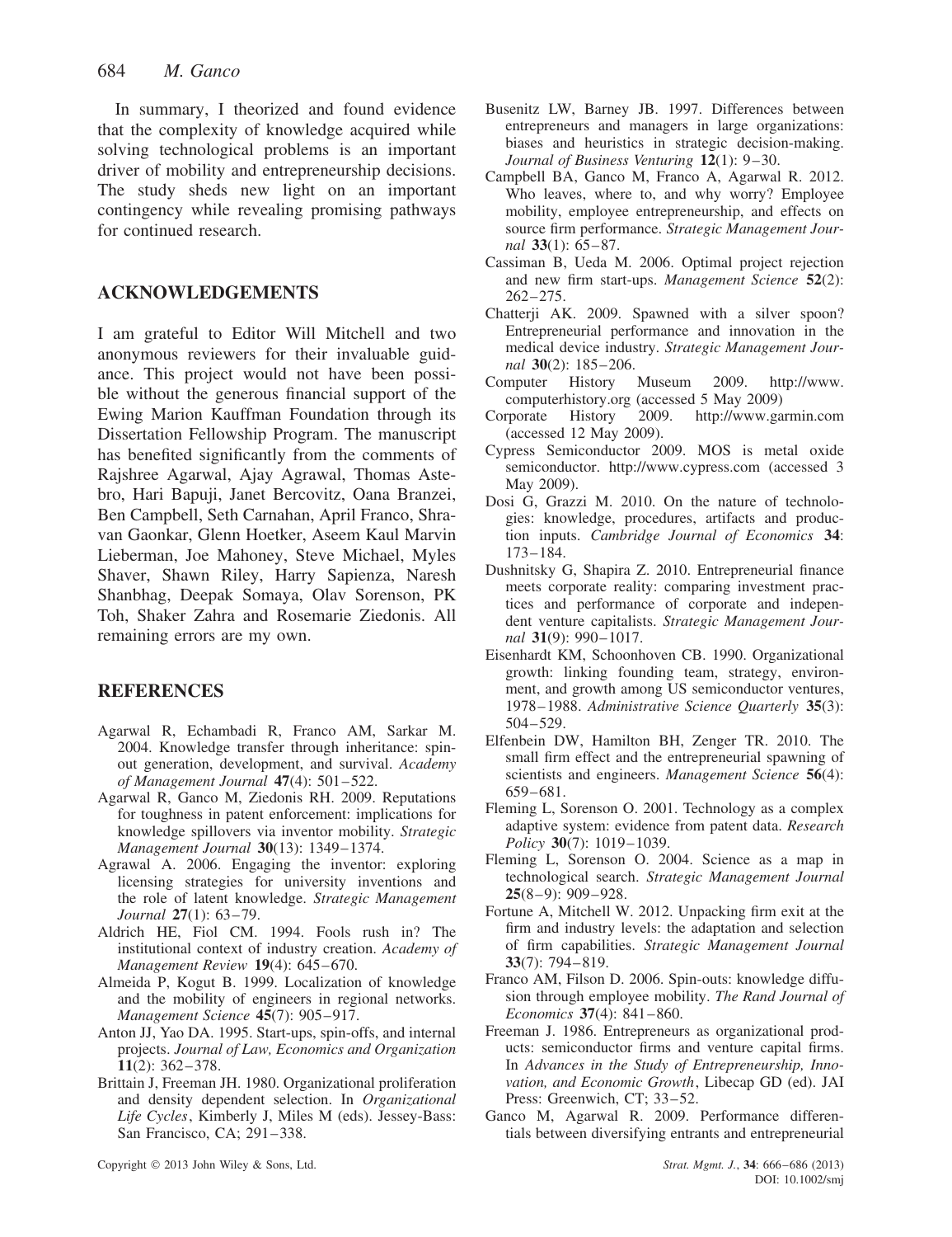start-ups: a complexity approach. *Academy of Management Review* **34**(2): 228–252.

- Garvin DA. 1983. Spin-offs and the new firm formation process. *California Management Review* **25**(2):  $3 - 20.$
- Gavetti G, Levinthal D. 2000. Looking forward and looking backward: cognitive and experiential search. *Administrative Science Quarterly* **45**: 113–137.
- Grant RM. 1996. Toward a knowledge-based theory of the firm. *Strategic Management Journal* **17**: 109–122.
- Hall BH, Ziedonis RH. 2001. The patent paradox revisited: an empirical study of patenting in the US semiconductor industry, 1979–1995. *The Rand Journal of Economics* **32**(1): 101–128.
- Helfat CE, Lieberman MB. 2002. The birth of capabilities: market entry and the importance of pre-history. *Industrial and Corporate Change* **11**(4): 725–760.
- Hellman T. 2007. When do employees become entrepreneurs? *Management Science* **53**(6): 919–933.
- Hoetker G. 2007. The use of Logit and Probit models in strategic management research: critical issues. *Strategic Management Journal* **28**(4): 331–343.
- Hoetker G, Agarwal R. 2007. Death hurts, but it isn't fatal: the postexit diffusion of knowledge created by innovative companies. *Academy of Management Journal* **50**(2): 446–467.
- Hoisl K. 2007. Tracing mobile inventors—the causality between inventor mobility and inventor productivity. *Research Policy* **36**(5): 619–636.
- Jaffe AB. 1989. Characterizing the 'technological position' of firms, with application to quantifying technological opportunity and research spillovers. *Research Policy* **18**(2): 87–97.
- Kauffman SA. 1993. *The Origins of Order: Self Organization and Selection in Evolution*. Oxford University Press: New York.
- Kenney M, Florida R. 2002. Venture capital in Silicon Valley: fueling new firm formation. In *Understanding Silicon Valley*, Kenney M (ed). Stanford University Press: Stanford, CA; 98–123.
- Khessina OM, Carroll GR. 2008. Product demography of de novo and de alio firms in the optical disk drive industry, 1983–1999. *Organization Science* **19**(1):  $25 - 38.$
- Kim J, Marschke G. 2005. Labor mobility of scientists, technological diffusion, and the firm's patenting decision. *The Rand Journal of Economics* **36**(2): 298–317.
- Kirzner IM. 1997. Entrepreneurial discovery and the competitive market process: an Austrian approach. *Journal of Economic Literature* **35**(1): 60–85.
- Klepper S. 2007. Disagreements, spinoffs, and the evolution of Detroit as the capital of the U.S. automobile industry. *Management Science* **53**(4): 616–631.
- Klepper S, Sleeper S. 2005. Entry by spinoffs. *Management Science* **51**(8): 1291–1306.
- Klepper S, Thompson P. 2010. Disagreements and intraindustry spinoffs. *International Journal of Industrial Organization* **28**(5): 526–538.
- Kogut B, Zander U. 1996. What firms do? Coordination, identity, and learning. *Organization Science* **7**(5): 502–518.
- Lenox MJ, Rockart SF, Lewin AY. 2010. Does interdependency affect firm and industry profitability? An empirical test. *Strategic Management Journal* **31**: 121–139.
- Levinthal DA. 1997. Adaptation on rugged landscapes. *Management Science* **43**(7): 934–950.
- Lowe RA. 2002. Invention, innovation and entrepreneurship: the commercialization of university research by inventor-founded firms. Unpublished diss., University of California: Berkeley, CA.
- Macher JT, Mowery DC, Hodges DA. 1998. Reversal of fortune? The recovery of the US semiconductor industry. *California Management Review* **41**(1): 107–136.
- Marx M, Strumsky D, Fleming L. 2009. Mobility, skills, and the Michigan non-compete experiment. *Management Science* **55**(6): 875–889.
- Mitchell W. 1991. Dual clocks: entry order influences on incumbent and newcomer market share and survival when specialized assets retain their value. *Strategic Management Journal* **12**(2): 85–100.
- National Inventors Hall of Fame Foundation, Inc 2009. http://www.invent.org/hall\_of\_fame/55.html (accessed 15 May 2009).
- Nelson RR, Winter SG. 1982. *An Evolutionary Theory of Economic Change*. Harvard University Press: Cambridge, MA.
- Nickerson JA, Zenger TR. 2004. A knowledge-based theory of the firm—the problem-solving perspective. *Organization Science* **15**(6): 617–632.
- Pitta J. 1997. Federico Faggin: the electronic brain. *Forbes.com*, 7 July. http://www.forbes.com/forbes/ 1997/0707/6001312a.html (accessed 17 April 2009).
- Phillips DJ. 2002. A genealogical approach to organizational life chances: the parent-progeny transfer among Silicon Valley law firms, 1946–1996. *Administrative Science Quarterly* **47**(3): 474–506.
- Polanyi M. 1983. *The Tacit Dimension*. Reprinted by Peter Smith: Gloucester, MA.
- QuickLogic 2009. http://www.quicklogic.com (accessed 21 March 2009).
- Rivkin JW. 2000. Imitation of complex strategies. *Management Science* **46**(6): 824–844.
- Rivkin JW, Siggelkow N. 2002. Organizational sticking points on NK landscapes. *Complexity* **7**: 31–43.
- Rosenkopf L, Almeida P. 2003. Overcoming local search through alliances and mobility. *Management Science* **49**(6): 751–766.
- Sarasvathy SD. 2001. Causation and effectuation: toward a theoretical shift from economic inevitability to entrepreneurial contingency. *Academy of Management Review* **26**(2): 243–263.
- Sarasvathy D, Simon HA, Lave L. 1998. Perceiving and managing business risks: differences between entrepreneurs and bankers. *Journal of Economic Behavior and Organization* **33**(2): 207–225.
- Shane S. 2000. Prior knowledge and the discovery of entrepreneurial opportunities. *Organization Science* **11**(4): 448–469.
- Shane S, Venkataraman S. 2000. The promise of entrepreneurship as a field of research. *Academy of Management Review* **25**(1): 217–226.